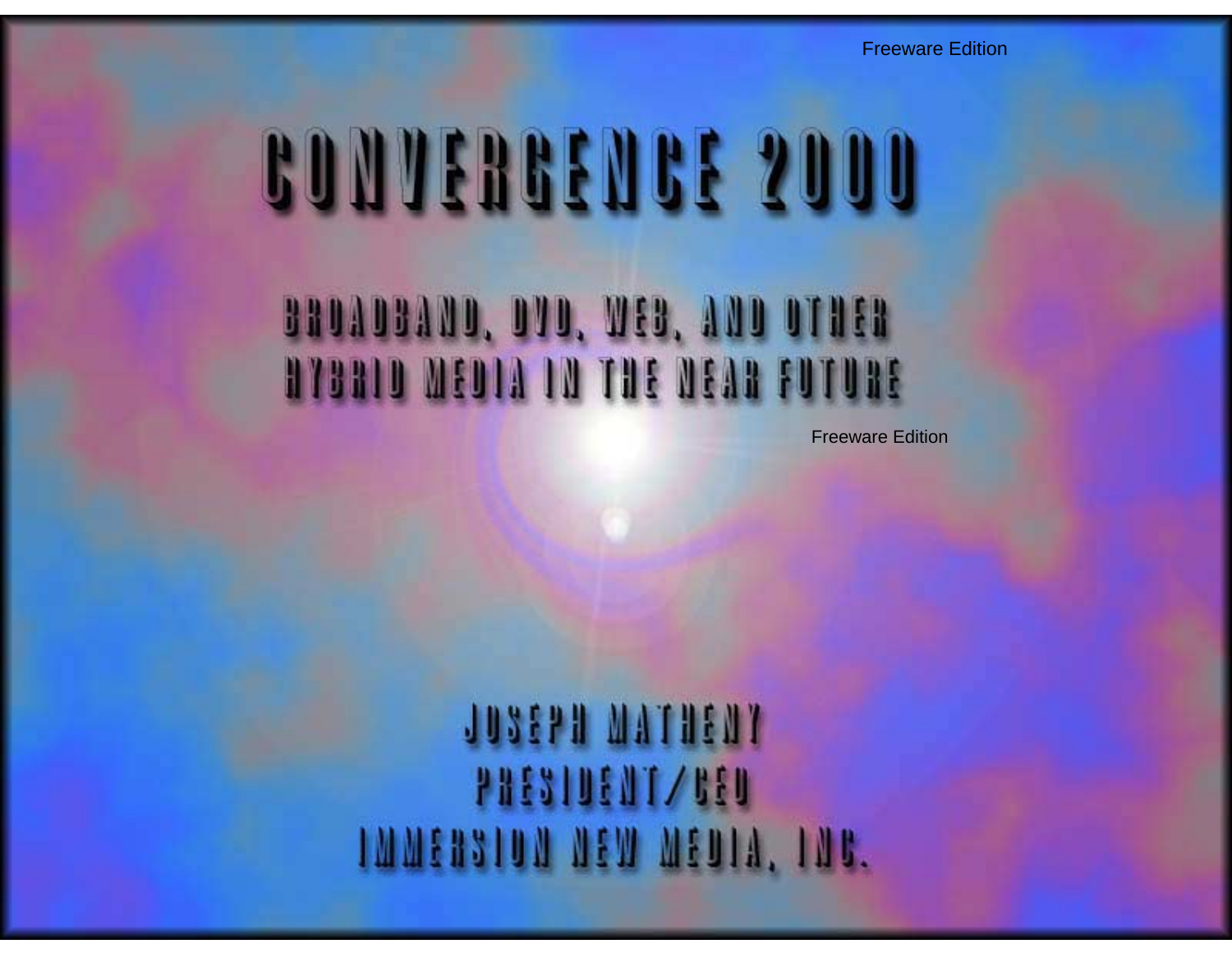#### **Table of contents**

### **Introduction**

## **Convergence: What is it?**

**Theory Practice** 

## **The Web: Now that we're beyond the hype**

## **Broadband: What is it, really?**

Theory

## **DVD: The disc format of the near future?**

Theory and Practice Market Scope

## **Products, services, and resources for near future strategies**

#### **About the Author**

#### **About iMMERSION New Media**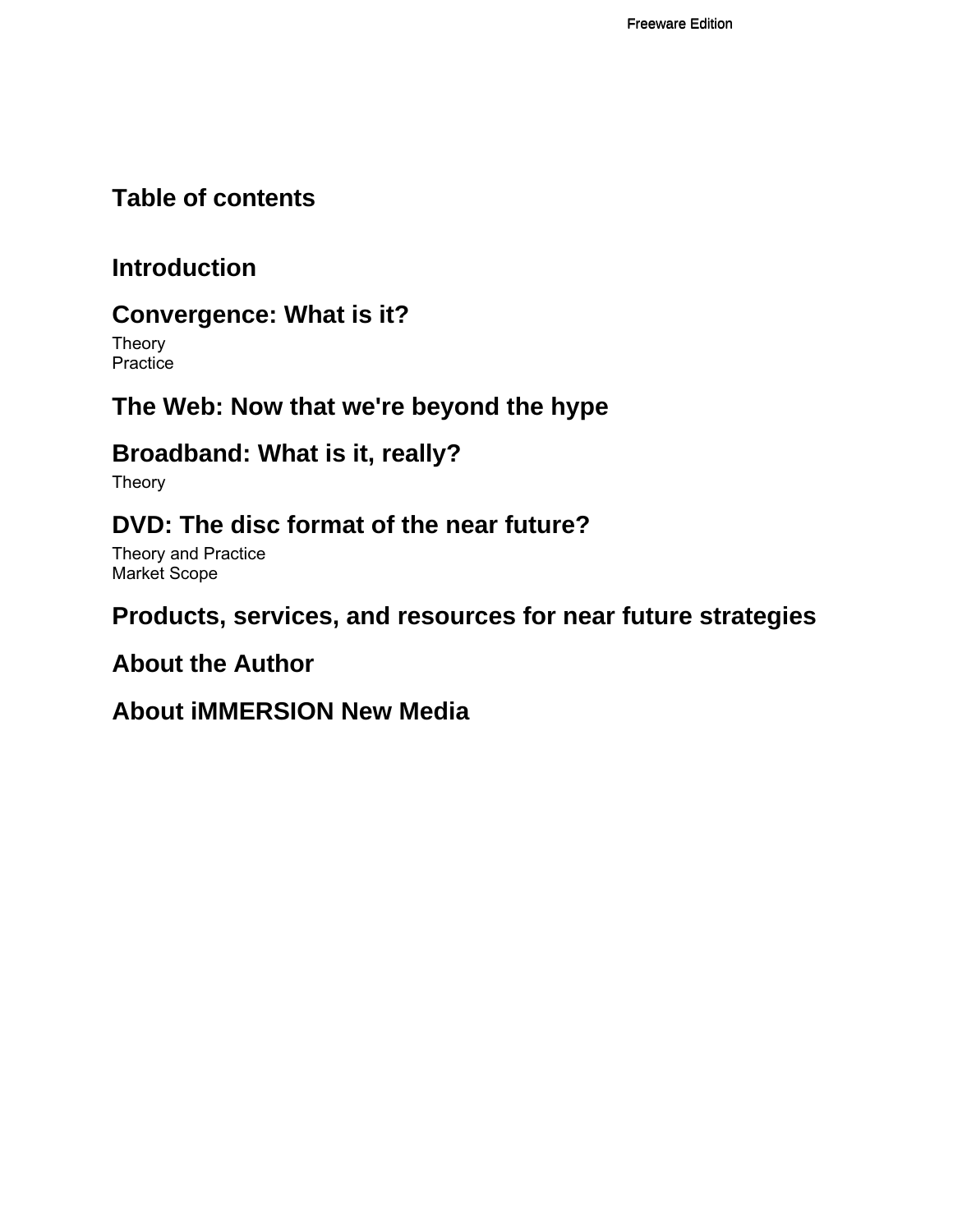#### **Introduction**

Since the late 1980's, we've been hearing about the coming "convergence" of existing media with emerging media. From Hypercard hype, to George Gilder's groundbreaking treatise on new media, *Life Beyond Television*, to the present day hype fest surrounding convergence, broadband, interactive, and other flavor of the month terms, there has been a hope and promise of media one day "bridging the proscenium" of the broadcast model and delivering true narrowcast content. Until very recently, this promise has fallen flat on its face when it comes to actual delivery.

The landscape is littered with the corpses of abandoned interactive T.V., integrated "tele-puter", and on demand media projects.

Is it any wonder that interactive media professionals, investors, and consumers alike are jaded to the near quarterly output of the mainstream media's "next biggest thing?" However, media professionals should not let the media's proclivity to drive terms and concepts into the ground cause them to lose sight of the fact that a lot of these ideas are fundamentally good, potentially profitable, and moreover, almost certainly ripe with the potential of changing the way we communicate with each other, receive and process information and entertainment, and by extrapolation, view and relate to the world around us.

What I've attempted to present here is part one of an ongoing series or E-Docs, complete with active web-links, to explain, examine, and explore the new emerging landscape of mass communication as it undergoes its most fundamental change, similar in scope to the effects of the invention of the printing press, rail, telegraph, radio, telephone, and television on our weltanschauung.

Part one is a primer, a roadmap if you will. Hopefully, current and aspiring New Media executives, producers, marketing, sales and engineers will all find it useful in one way or another to plot out their new course in this new frontier. Later chapters will go in depth and dissect competing technologies or methodologies as they emerge. I will also supply marketing and demographic information and/or resources when and where it is available. I will endeavor to have later chapters available on mightywords.com on a quarterly basis, as time and the market allows. My corporation, iMMERSION New Media ( http://www.immersion-media.com ) will also be making a discussion board available later this year where readers may gather and discuss current trends and recommend subjects for later chapters.

Hopefully you will find this "active-whitepaper" helpful. Feel free to contact me with any feedback, suggestions, or corrections, by emailing me: joe@immersion-media.com.

Thanks for reading. Thanks for dreaming. Thanks for helping to make it real.

Joseph Matheny President/CEO IMMERSION New Media, Inc.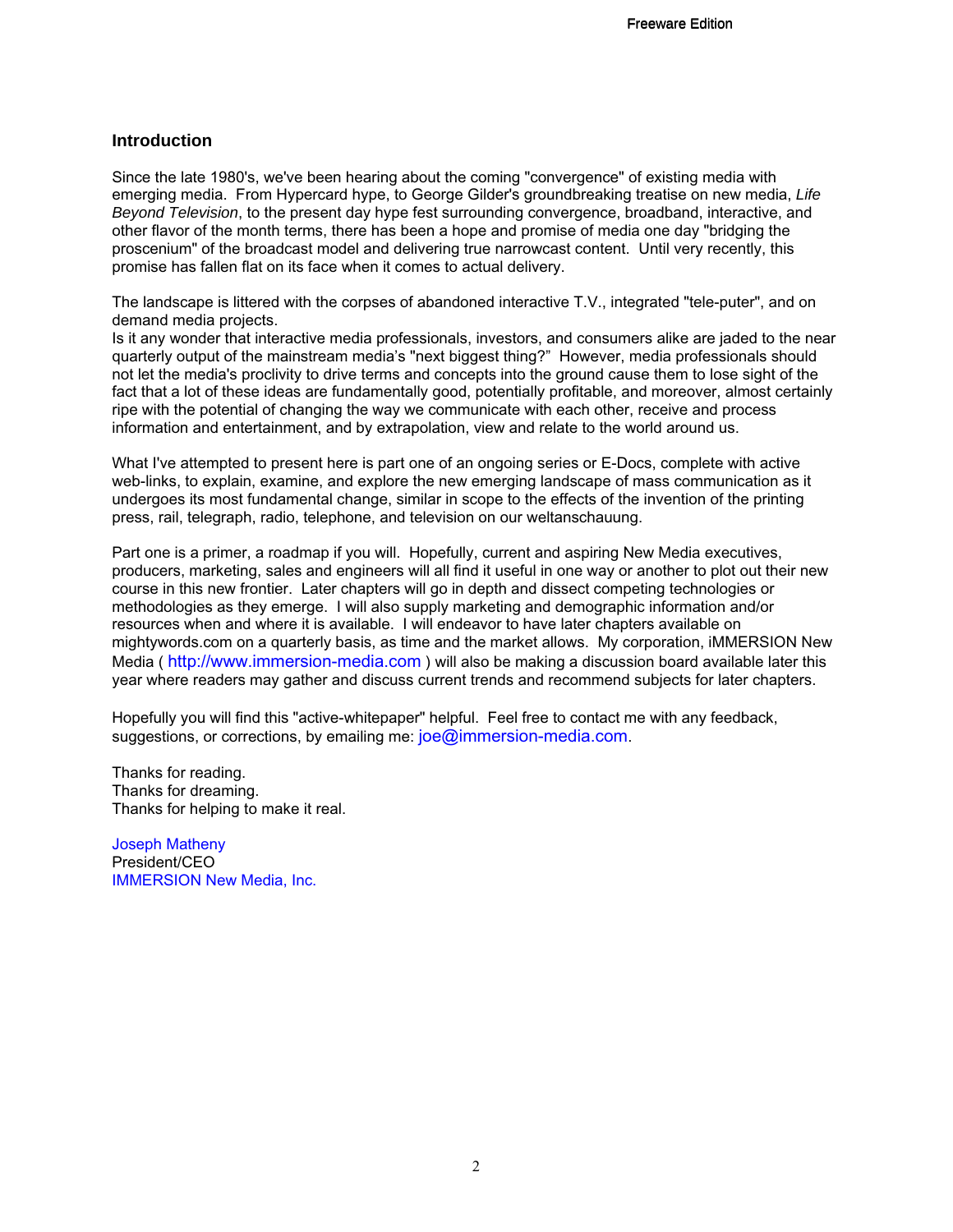#### **Convergence: What is it?**

#### **Theory**

In information technology, convergence is a term for the combining of personal computers, telecommunication, and television into a user experience that is accessible to everyone. In the U.S., an estimated 30% of homes have computers with modems. Virtually, 100% of homes have a TV set. Studies show a large populace of TV users who would embrace the Internet, video-on-demand, and greater interaction with content, but who are diffident about buying and using a personal computer. For these reasons, both the computer and the television industries are embarked on bringing digital TV and the Internet to a larger market.

Convergence is not simply an issue of technology, but also of culture and life style. In general, TV is visual, not very interactive (except for changing channels), oriented primarily toward entertainment and news. Displays are large and TVs are easy to operate, requiring almost no education to use. On the other hand, personal computers, in spite of their graphical user interfaces (GUIs) tend to be more textoriented, highly interactive, as well as oriented toward business and education in content and purpose. Displays are smaller. Computers can be very challenging to use and usually require formal education or a certain personal learning curve. Merging these technologies represents a tremendous leap in communications and the transference of information.

Convergence between TV and personal computers is already underway with WebTV, which pipes the World Wide Web to a slightly modified TV set with a set-top box from an ordinary phone line and provides a degree of interactivity. A number of interactive games designed for the TV environment can also be played over the Internet. Broadcasting companies such as NBC have partnered with computer companies such as Microsoft for TV program content. A consortium of leading computer and telecommunication companies including Compaq, IBM, and Microsoft are working toward common standards that will help speed up convergence and hope to sponsor a standard for a relatively low-cost digital TV. They have endorsed a subset of the recommendations of the Advanced Television System Committee (ATSC) that would speed up a transition to digital TV and so that personal computers could have the ability to receive digital video and data; however, a major barrier to more rapid convergence is the large investment required to bring cable TV to households, both by cable access providers and individual households.

Satellite wireless service is another approach that is only beginning to bring its subscribers access to the Internet. Digital Subscriber Line (DSL) technologies offer the possibility of sufficient bandwidth connections over ordinary phone wires for streaming video to TV sets. As networking technology becomes pervasive, opportunities arise for using it in new and more creative ways. One example is that of using data networks, rather than the traditional circuit switched networks, to carry voice and video traffic. The generic term for this kind of use is converged networking. Converged networking offers many benefits, including cost savings and the enabling of new, tightly integrated, multimedia applications.

The World Wide Web has permanently changed the nature of networking. Before its appearance, networking was the province of specialized applications running in private corporations and research institutions. Today, networking is used by millions of people around the world. The Internet has become the backbone for small business communications. Networking has permanently changed the way organizations do business.

Like most revolutionary technologies, the Web has drawn together previously separate activities and integrated them under a common framework. Web pages no longer provide only text and static graphics; they also provide animated graphics, audio, video, and other multimedia content. Consequently, the Web supports the convergence of content delivery over networks. The Web is to content delivery what backplane buses are to computer systems. The Web is one example of a larger trend in networking. Formerly distinct activities are undergoing integration into a common framework. Integration is occurring at a number of different levels, most noticeably at the application level, where users expect ease of use between different applications (such as Web browsing, calendaring) as well as applications that incorporate a diversity of data types (such as documents that embed spreadsheets, graphics, and voice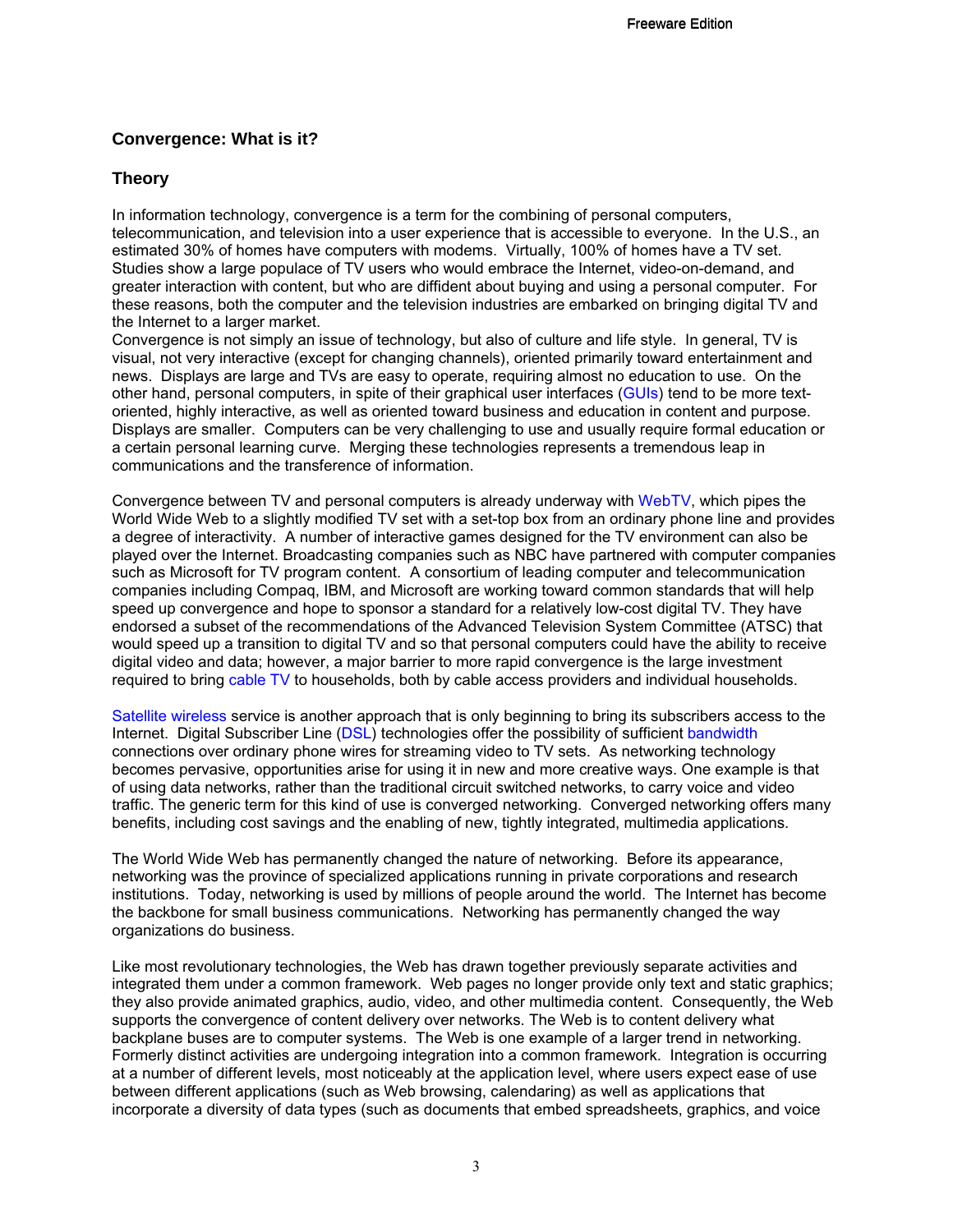annotation). The motivation behind this trend includes ease of use, reduced cost, and increased functionality. Similarly, users are showing interest in solutions that provide a diverse range of functionality in a single network (voice/data/video integration) and offer the possibility of reduced cost (less capital equipment acquisition, less need for a range of technical experts in different areas). The concept of convergence describes this trend toward tighter integration. Converged networking encompasses several aspects, all of which are related to the aggregation of networking activity.

#### **Practice**

Convergence Industry Newsletter Email: mailto:Richard.Rehman@QuadriviumResearch.com Compaq, Intel, Microsoft, and Lucent Technologies share a Web site about convergence called The DTV Team.

The Advanced Television Systems Committee provides standards, a DTV bibliography, and other information.

The European Community's Green Paper for Convergence of the Telecommunication, Media and Information Technology sectors and the implications for regulation, addresses the opportunities and challenges among European Community members.

British Telecom offers a response to the Convergence Green Paper that considers the regulatory challenges for convergence in Europe.

PC Magazines Editor-in-chief Michael J. Miller, Wrote an article informing readers of what the convergence of PCs and TVs means and how far along we are. It is published in *ZDNet's* "Jesse Berst's Anchor Desk: Your source for tech Intelligence."

In this article by John G. Spooner, hear what Microsoft Corp. Chairman and CEO Bill Gates say about convergence. This article is published in *PCWeek Online*

A slide presentation on "Bringing the Web to the TV: Convergence Scenarios," put together by Warner ten Kate, Hayder Radha from Philips Research

This next resource is a little fun. It seems like author H. L. Siddons Jr. is whining about who thought up of convergence first, but he actually gives some helpful history of convergence. He also added links to some big company names involved in the "convergence race."

Author David Dadekian, from Fox News, wrote a great article on the 1997 COMDEX show, which is a show "showcasing the technology world converging with the consumer electronics world." Convergence just happened to be the technology in the spotlight of the show. Dadekian discusses some of the problems that convergence is faced with and who is dealing with the problems and how.

Consumer Electronics Manufacturers Association (CEMA) took a survey of 752 adults to get their response about the latest advancements in convergence technology. The article describes what they found and presents the latest information on convergence technology.

This is the products page of NetTv. I thought some would be interested in looking at some of the latest convergence products that have already been manufactured and are on the market. I suggest you take a look at the DVD--Explorer 3000, and check out the cool Hot Keys Wireless Keyboard on the NetTV Accessories page.

This page, set up by *InterNetOnTV.Com*, is another resource page with a collection of four informational reports on convergence. The most valuable link is the in-depth detailed report from two Harvard Business School students Stephen P. Bradley and David J. Collis and P. William Bane from Mercer Management Consulting entitled "Winners and Losers: Industry Structure In The Converging World Of Telecommunications, Computing And Entertainment."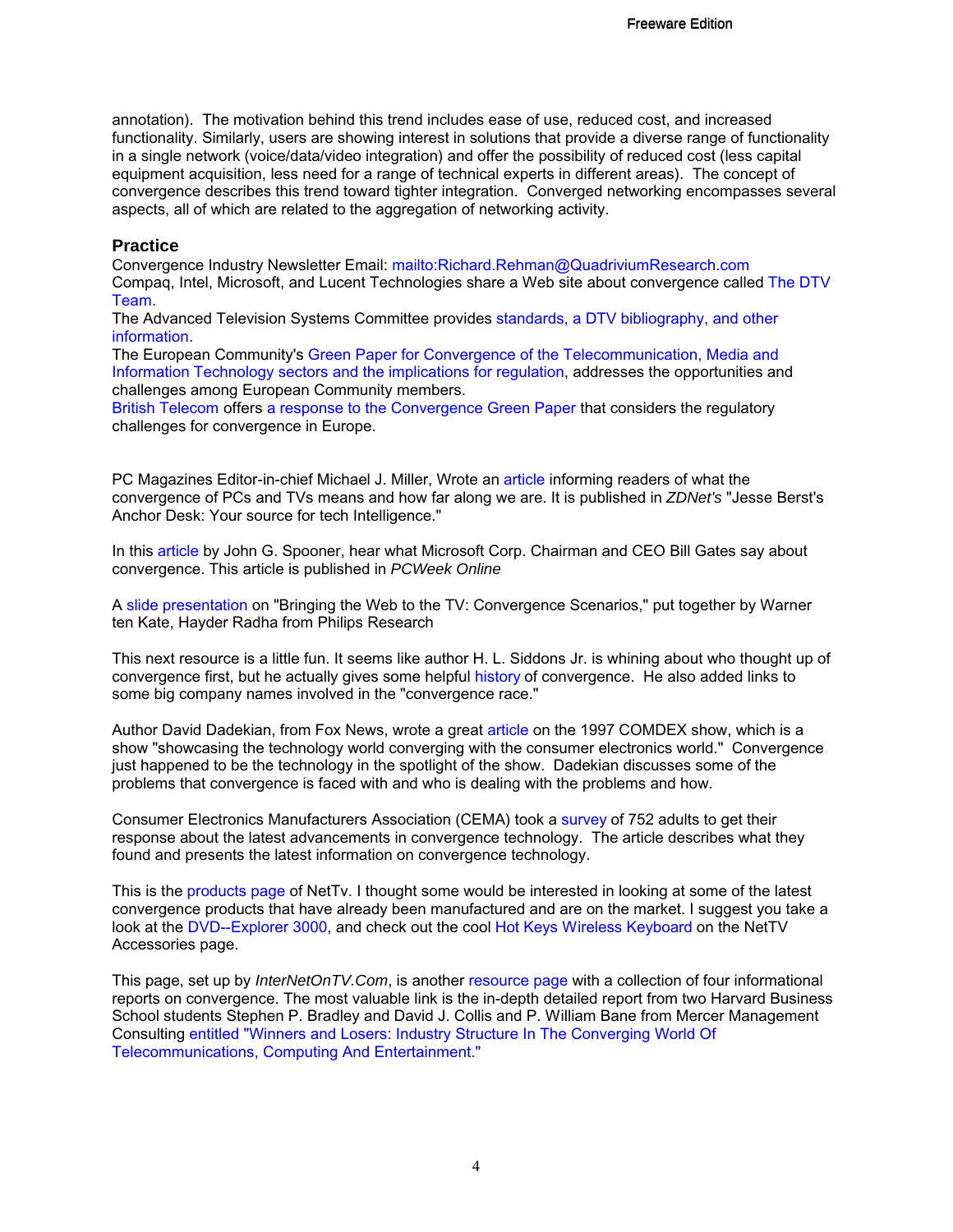This site is actually an on-line book about convergence. There are four chapters. The first is on "Politics and policy", chapter two; "A changing marketplace", chapter three; "The networked society" and the forth chapter is titled "Technology." This site has a wealth of data and information about convergence.

This is another story from *ZDNet's* "Jesse Berst's Anchor Desk: Your source for tech Intelligence." This article, "Massive Convergence Race Is On FCC Ruling on Digital TV Is Starter Gun," discusses what lies ahead for us with the convergence of TV and PC. The story isn't what I wanted to really focus on, but it is the TalkBack section at the bottom of the story. It is a list of messages from readers to Berst voicing their concerns about the latest convergence technologies, marketing problems and effects convergence may have.

WebTV has been around for a while, but due to failure in marketing some believe, it is just not as popular as they had hoped. But with the latest convergence technologies popping up on the market, television and the Internet is becoming an unavoidable marriage. Companies are doing what ever they can to lead the market in convergence. Read about Microsoft's moves to get the jump on PC/TV technology

This link to *Reul's TV Net pages* is for television fanatics. This site gives you all the latest links, companies, news and information pertaining to PC/TV technology and interactive television. It also has a list of books that will help you in your search for understanding the latest evolution of the television.

#### **The Web: Now that we're beyond the hype**

You don't really need me to tell you what it is, do you? Face it. In North America and European markets, the web is nearly as ubiquitous as dialtone.

#### **EXPANDED INTERNET USAGE AND COMMERCE**

The Web's explosive commercial growth is causing users in record numbers to employ it in all aspects of their day-to-day lives, from research and education, to entertainment and shopping. According to the Survey, the number of Internet users in the U.S. and Canada increased 16% in just nine months, totaling more than 92 million users.

How these users access the Internet is also changing: 72 million users access the Internet from home, 46 million from work, 28 million from school and 32 million from other locations, including a friend's home or workplace, a library or cybercafe.

#### **INFORMED SHOPPERS PURCHASE MORE ONLINE**

The Survey stressed the importance of the Web for shopping, as experienced users are discovering new ways to use it as an online shopping and buying tool. A total of 55 million people, or 60% of the Internet population, have used the Web to shop. The Survey defines "shopping" as researching and comparing the price and features of products and services online, regardless whether or not an actual online purchase was made.

"The Web is changing the rules, both on the consumer as well as the business side," explained Loel McPhee, Director of Strategic Partnerships at CommerceNet. "In competing for consumers in business and at home, we are seeing many companies adapt their strategies to respond to a more informed consumer. This proves especially challenging, as the majority of these companies are just beginning to understand the nature of electronic commerce."

Books, computers, clothing and CDs/videos top the list of items shopped for online, but they are all distant seconds to automobiles and automotive parts, with 18.2 million online shoppers as of April 1999.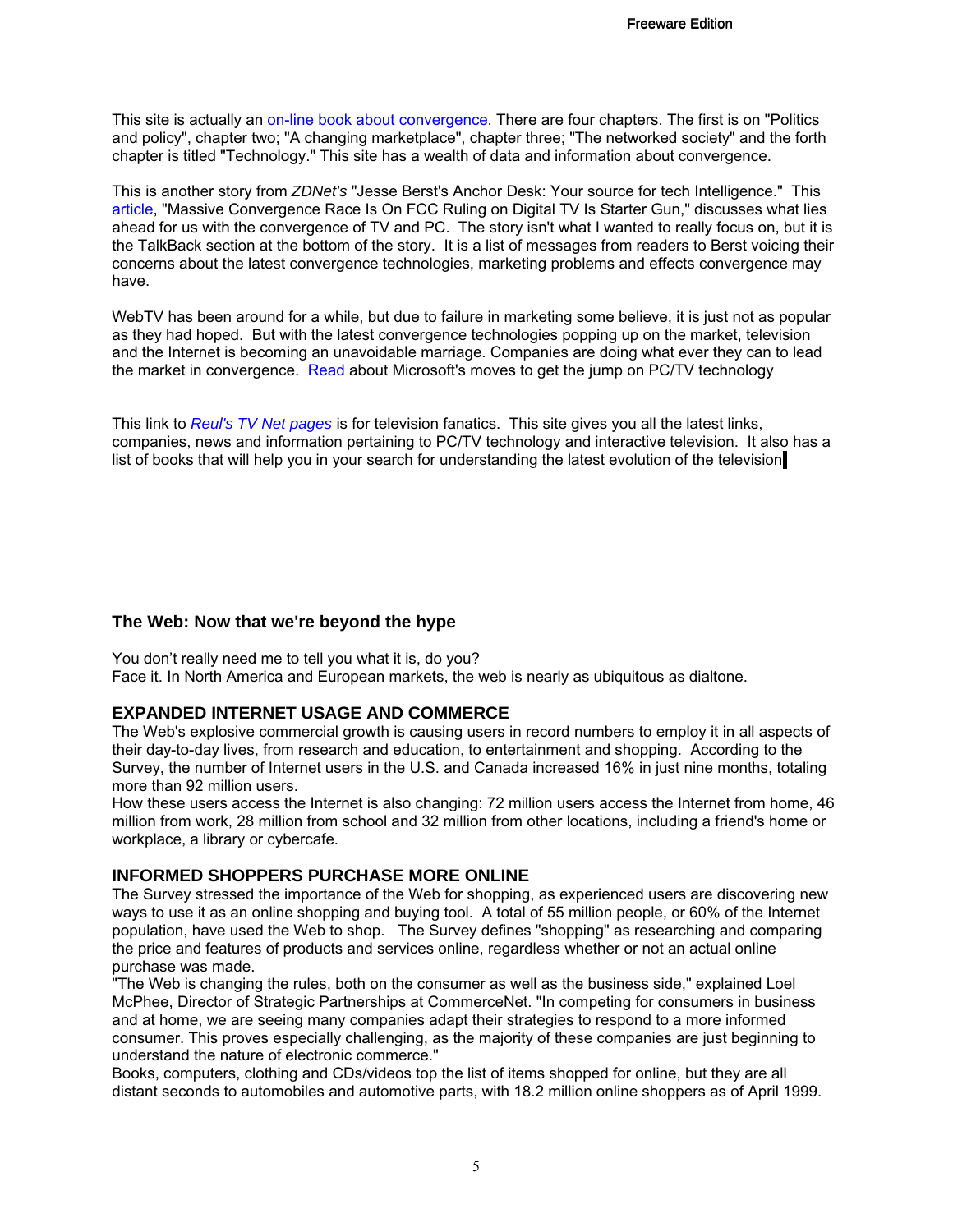Among users who purchase online, 9 million made purchases once a month, and 1 million made purchases at least once a week.

#### **WOMEN GAINING MOMENTUM**

This is the first time in two years that we have seen a major increase in the number of women purchasing online, reflecting in a 9 percentage point growth since last summer. Women represented 29% of online purchasers in both the September 97 and June 98 studies. The new findings reveal that women now comprise 38% of those that have purchased online.

"Nearly half of the Internet users are women. With online purchasing becoming easier, the majority of online shoppers are very likely to become online purchasers. Women have played a major role in that trend, and we expect to see them continue to lead the way," added Resch.

Women and men generally purchase the same types of products online, with books and CDs/videos occupying the top spots. However, gender differences are more visible in online shopping trends. Clothing and books are the top shopping destinations for women, whereas automobiles/automotive parts and computers top the shopping destinations for men.

#### **Numbers**

The number of Internet users over the age of 16 in the U.S. and Canada has reached 92 million up from 79 million just 9 months ago.

The number of women purchasing online increased 80% from the last survey.

13% of all online buyers made their first purchase in the preceding month.

The number 1 category of items shopped for online was cars and car pats, with 18.2 million shoppers

#### **World Wide Total: 171.25 Million**

North America | South America | Europe | Africa | Middle East | Asia/Pacific Rim

Estimating the worldwide Internet population is, at this point in time, an inexact science. The information that is displayed on this map is compiled from a number of sources worldwide. The results for U.S. & Canada are population projections based on the CommerceNet/Nielsen Demographic survey.

| 1999                         |                |  |  |  |
|------------------------------|----------------|--|--|--|
| <b>World Total</b>           | 171.25 Million |  |  |  |
| Africa                       | 1.14 Million   |  |  |  |
| Asia/Pacific                 | 27 Million     |  |  |  |
| Europe                       | 40 Million     |  |  |  |
| Middle East                  | .88 Million    |  |  |  |
| Canada & USA                 | 92 Million     |  |  |  |
| South America                | 5.3 Million    |  |  |  |
| Source: Various; Methodology |                |  |  |  |

#### **Europe**

#### **eCommerce Revenue**

International Data Corporation (IDC) reports in the article, "The Western European Forecast for Internet Usage and Commerce," that the total value of electronic commerce in Europe will reach USD 30 billion by 2001. Last year Europe spent USD 1 billion buying goods and services online.

#### **UK:**

The third BT-sponsored Durlacher Quarterly Internet Report found that 39 percent of small to medium enterprises have established an Internet presence, and that 29 percent intend on developing a presence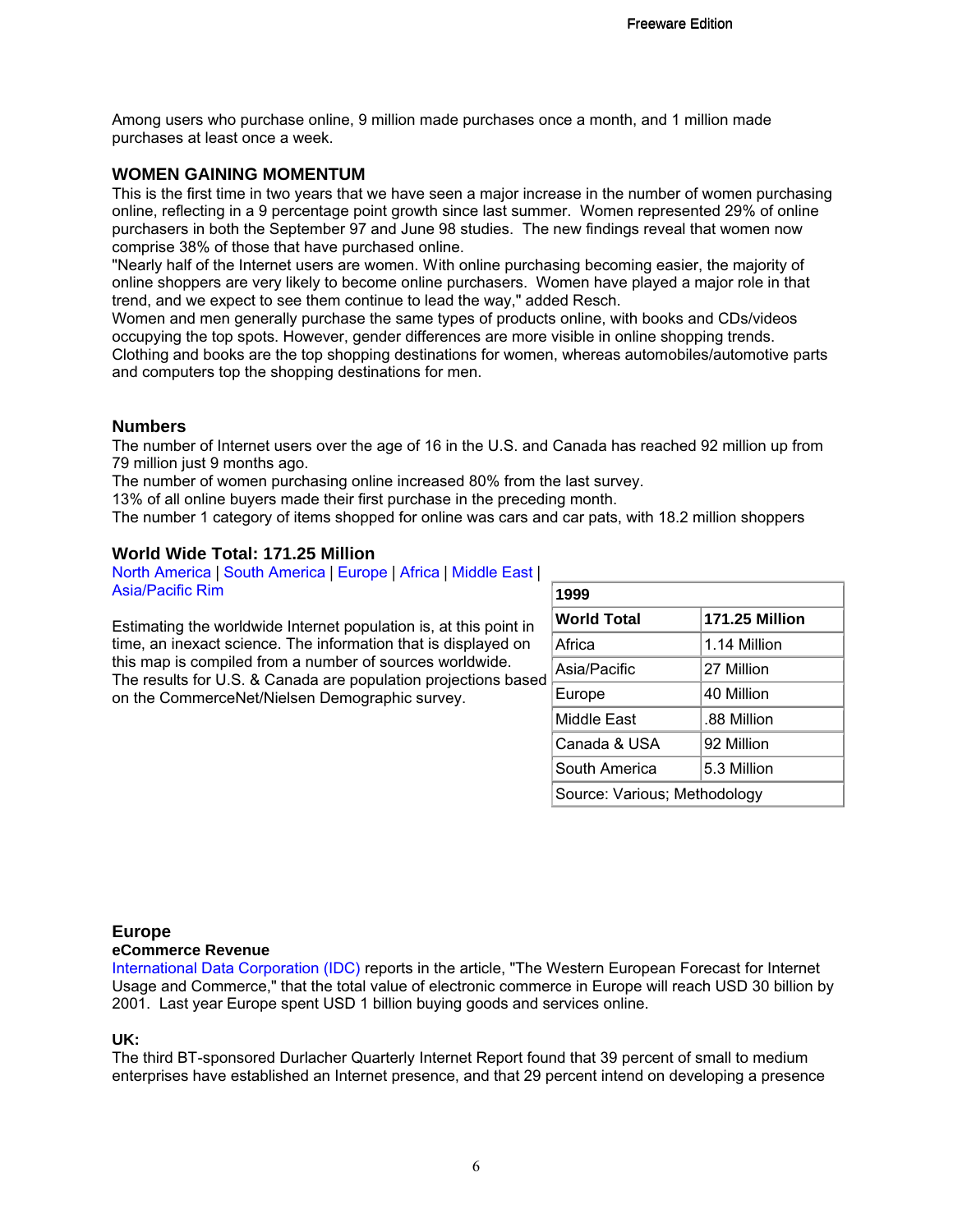during the next 12 months. 81 percent recognize that the Internet will become an intrinsic part of their businesses' future.

An Inteco survey conducted of 4,810 workers in the UK found that email is used by about 5 million people at work in the UK while 3.1 million have an Internet email address. The survey also found that Web access is growing rapidly and varies greatly by industry. The same survey also found that the UK is well ahead of France and Germany in both internal and external use of email.

#### **Germany:**

According to the International Data Corporation (IDC) report, "The Western European Forecast for Internet Usage and Commerce," there are currently 4 million people online in Germany. This number is expected to grow to 17 million by the end of 2001.

#### **Asia/Pacific Rim**

#### **eCommerce Revenue:**

The Singapore Business Times, citing an International Data Corporation (IDC) report, released the following figures of expected revenue from ecommerce: **Singapore:** US \$800 million **Malaysia:** US \$1 billion **Thailand:** US \$200 million **Indonesia and the Philippines:** expected to generate just short of US \$200 million

#### **China:**

Xinhua, the official news agency of China, has reported that the number of Internet users in China is expected to reach 2 million by the year 2000, and 7 million by 2001.

Currently, there are 620,000 Internet users in China. More information from the article is available at NUA.

#### **Japan:**

Japanese Internet Usage Profile: Has second largest number of Internet hosts in the world: 734,306 hosts, 1,645 ISP's (January '97) Access from home is increasing: Home use went up from 48% in December '96 to 54% in June '97 Intranets, on the other hand, will emerge in the near future: 12% already have intranets, and 41% are under planning. (source: Internet Magazine July '97, Nikkei Multimedia for Business July '97) Japanese Internet User Profile (June '97): 89% male, 11% female 34% have already shopped on-line, 42% would like to try. Women shop more often and spend more. Average spending per shopping session: Men Y1000-5000(\$8-40) Women Y5000-10000(\$40-80) (June '97) (Source: Internet Magazine July '97) **Singapore:** 41% of all households in Singapore have computers. 14% of these households have Internet accounts. The growth in Internet users' accounts has been about 1400% since 1995. (Source: National IT Industry Summit 1997 - Opening speech by RAdm Teo Chee Hean, Chairman, National IT Committee, on 27 November 1997.) The Singapore Business Times, citing an International Data Corporation (IDC) report, reported the following figures of expected Internet user growth in Malaysia and Singapore by the year 2001: **Singapore:** from 250,000 now to 1.5 million by the year 2001

**Malaysia:** from 250,000 now to 2.2 million by the year 2001

#### **Africa**

According to an analysis on NUA, there are currently between 800,000 and 1 million people online in Africa. 700,000 of these people are in South Africa.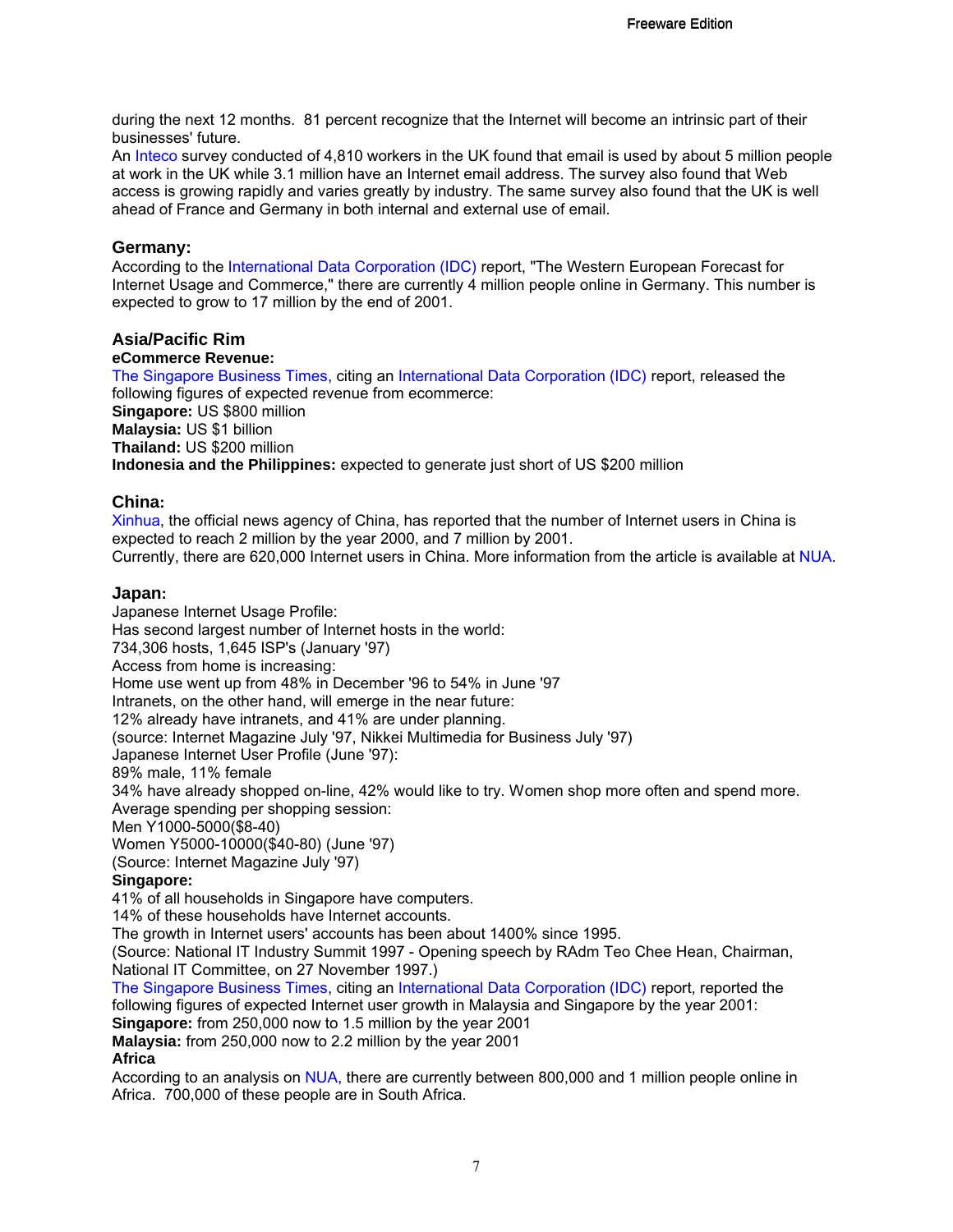#### **Internet Domain Survey**

Network Wizards has been conducting the Internet Domain Survey since 1987. This survey, conducted every six months, attempts to count the number of Internet hosts, or rather, every computer connected to the Internet.

The Network Wizards survey has been changed. The new survey counts the number of IP addresses assigned a name, rather than counting the number of hosts by walking the domain name tree. The methodology of the survey was changed because the old method of walking the domain tree was unable to count all the Internet hosts. This was because of some companies restricting the download of this information (called zone transfers). For example, in the July 1997 survey, Network Wizards was only able to download 75% of the domains discovered.

| <b>Survey Date</b> | <b>New Survey</b><br><b>Results</b> | <b>Old Survey</b><br><b>Results</b> |
|--------------------|-------------------------------------|-------------------------------------|
| $Jan-95$           | 5,846,000                           | 4,852,000                           |
| <b>Jul-95</b>      | 8,200,000                           | 6,642,000                           |
| Jan-96             | 14,352,000                          | 9,472,000                           |
| <b>Jul-96</b>      | 16,729,000                          | 12,881,000                          |
| $Jan-97$           | 21,819,000                          | 16,146,000                          |
| $Jul-97$           | 26,053,000                          | 19,540,000                          |
| Jan-98             | 29,670,000                          | n/a                                 |
| Jul-98             | 36,739,000                          | n/a                                 |

However, counting the number of IP addresses assigned names

pose their own problems: there are potentially 4.3 billion possible addresses. Sending a query to each of these addresses would take too much time. Network Wizards starts instead with a list of all network numbers that have been delegated within the IN-ADDR.ARPA domain, a special part of the domain name space used to convert IP addresses into names. Each network number is then queried for further subdelegations. These results are then randomized to prevent any one server getting too many queries at one time, and queried using a common UDP-based PTR query.

The old numbers, as far back, January 1995 have been adjusted to reflect the new survey methodology. However, Network Wizards warns that comparing data from the old survey and the new survey is unreliable because while the two different surveys were both trying to determine the total host count, they are counting different things. It would appear from the new data and the adjusted data that previously, if anything, the numbers were underestimated. Unfortunately, this also means that gaining an accurate view of the rate of Internet growth is still an inexact science.

#### **Broadband: What is it, really?**

**What, exactly, is broadband?** Webster's defines it as "having, or operating with uniform efficiency over a wide band of frequencies."

However unhelpful that answer is, the picture gets even murkier as more and more communications companies claim they are in the broadband arena, including, but not limited to cable operators, long distance suppliers, TV broadcasters, local exchange carriers and satellite companies, but also PC manufacturers, software designers, content producers and Internet service providers.

Without question, cable is broadband. Setting aside special connections such as T1 lines, the fattest and fastest pipe belongs to the cable industry. Broadband and cable are so tied together that in Washington lingo, broadband access to the Internet is virtually synonymous with cable modem access. In the wake of the recent cable mergers, one cable lawyer suggested that cable adopt the acronym **RBOC** (which really doesn't apply to the super-regional local telephone companies anymore), short for Regional Broadband Operating Company.

Yet the whole cable industry doesn't fall into the broadband category, at least not yet. Virtually all of cable's revenues come from selling one-way video news and entertainment and however interesting you find plain old cable service, you won't see much in-depth analysis of it here.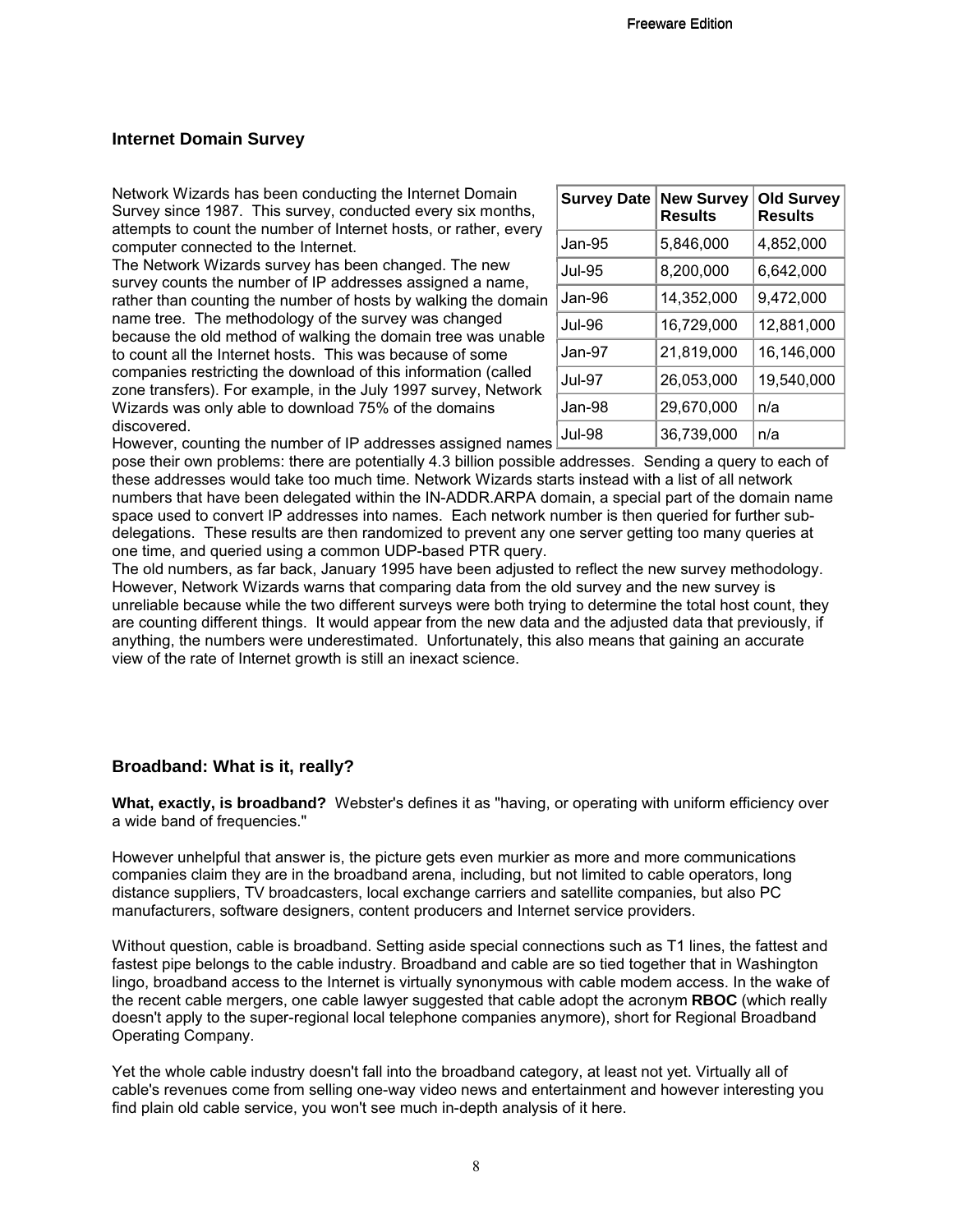Traditional TV broadcasting, in engineering terms, is broadband --- most video broadcast signals occupy a six megahertz slice of the spectrum, broad by anyone's definition, and HDTV signals take up even more space. And yet, most of broadcasting's revenues come from point to multipoint mass-market transmission of programming. That's not broadband.

But when broadcaster's ship their video content to PCs via the Internet or offer high-speed multicasting services with their digital spectrum or otherwise push past the technological limitations of their medium to offer something new, we'll take a look.

Conversely, traditional telephony is the very essence of narrowband, the status quo everyone is trying to surpass, even the telcos themselves through digital subscriber line technology. With speeds of less than one megabit per second, DSL - or its mass market version, ADSL - fails to make the broadband grade in the eyes of most cable operators. Certainly ADSL is broader band, and any student of telecom history knows never to underestimate the telcos. DSL could be the most promising broadband technology around.

Without the Internet, no one would care about bandwidth. Most Internet users, however, and virtually all Internet sites don't need broadband capability. Ebay addicts, email users and Amazon.com browsers get along fine with 28.8 or 56 kbps connections. Broadband will no doubt bring bells and whistles to those sites, but their fundamentally successful premises were forged in a narrowband world.

Still, most Internet companies are betting on cable modems or telco DSL or wireless broadband access to change everything. Movies over the web and net-delivered CD's are conjuring up all kinds of visions of broadband riches over the Internet and the grandest dream is to bring the Internet to the TV.

Wireless cable and Satellite Company forays into Internet access and other new services certainly constitute broadband. But neither medium can quite yet effectively deliver reliable interactivity, which is almost as important in defining broadband as bandwidth. Nevertheless, cable and satellite are making strides in overcoming that obstacle.

That's our first take on defining broadband, a topic that we will revisit. Broadband is new cable service, broadcasting that has a technology twist, telephony of tomorrow but not today, Internet content that expands upon text, graphics, audio and still-frame video content, and interactive services delivered by wireless cable and satellite systems.

Here's the rub: many investors are buying into the current broadband investment craze without full knowledge of its true limitations. The truth is, there is not a technology currently available that will allow true broadcast quality video to be pushed over the wire, and definitely not an on demand version. Also, current Internet infrastructure would be overwhelmed by the data throughput even if a pipe capable of such a feat were available to the household POE.

#### **Look in our general resources for more info.**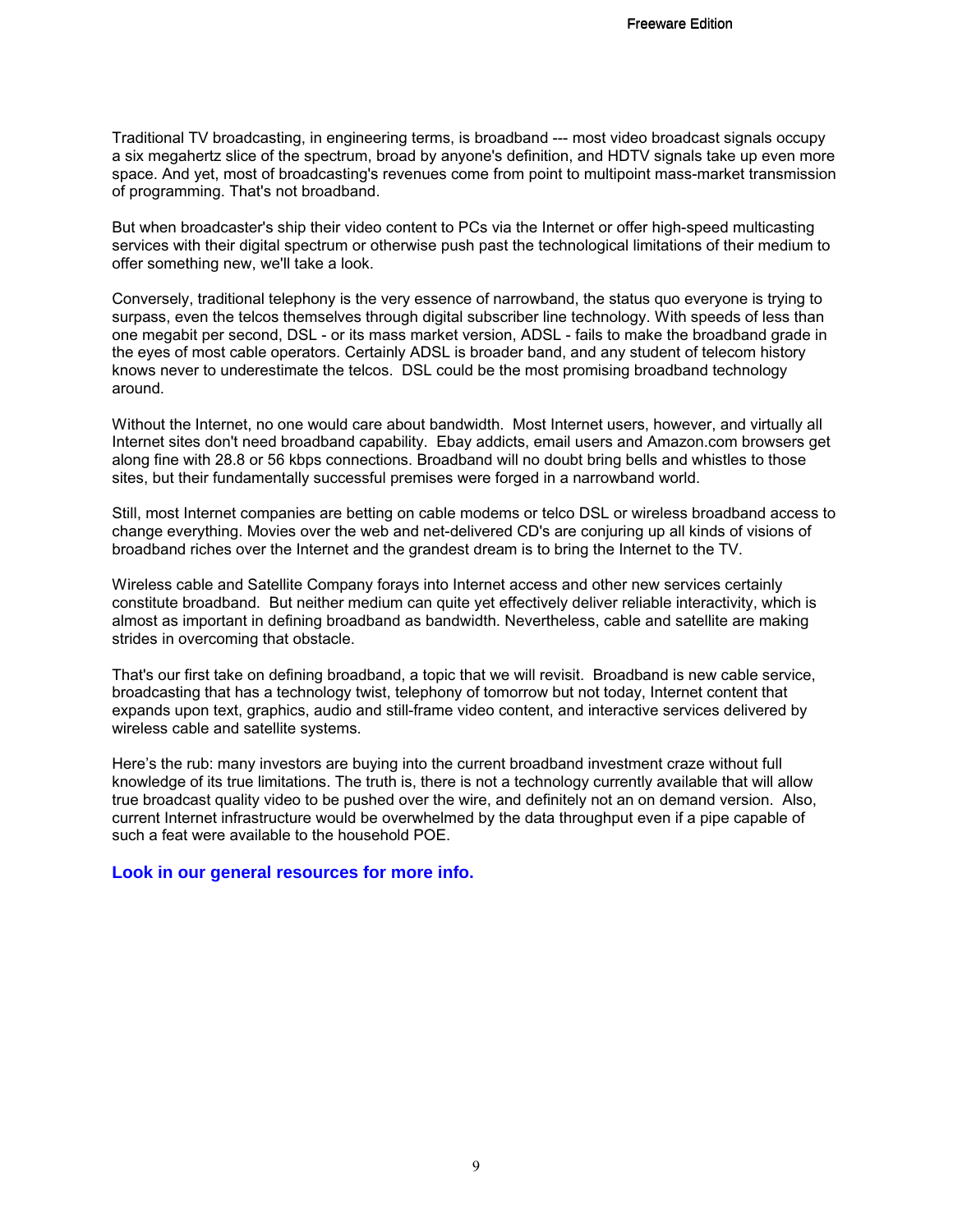#### **DVD: The disc format of the near future?**

Ok, I can already hear you saying, "An interview with yourself, how narcissistic! Nonetheless, I have included this interview because I feel that the journalist helped me uncover my immediate views on the current state of DVD. Having defended myself, let us move on…

#### **Theory and Practice**

**Interview with Rod Amis for IT Manager's Journal**

Tuesday -22/Feb/2000

#### **Part-1**

Joseph Matheny, founder and CEO of Immersion New Media has been something of a legend in the multimedia

arena of San Francisco/Silicon Valley for almost a decade now. During his three years with Adobe Systems,

Matheny went from being the Webmaster of their Internet Products Division to being the company's Web Strategy

Manager. He is author of the book *Why DVD? A Meat and Potatoes Guide for the Uninitiate*d, and has appeared

on both CNet TV and CBS Marketwatch. When the opportunity arose to chat with Joe about his new

DVD research and development firm, I leaped for it. I believe you will see why as I share our conversation here.

Joe brings an energy and excitement to his work, which even comes across on the page.

**ITMJ** - Joe Matheny, thanks for taking the time to talk with ITMJ. Let's start with why IT managers would be

interested in DVD technology. What is the potential here?

**MATHENY** - Let's start with the what's of DVD and then move on to the whys. In my book, *Why DVD? 2000,* I point

out a few of the what's. DVD is two things. Number one, it's the storage medium. As I say in *Why DV*D:

"The foundation of DVD technology is incredible storage capacity (the media) coupled with interactive video (the

medium). A single CD-sized DVD disc has enough storage space for the text of 20,000 novels, 100,000 digital photos,

seven hours of CD-quality stereo audio or a high-resolution version of a theater-quality featurelength film. This

enormous capacity makes DVD the ideal platform for a broad range of applications, particularly multimedia."

Now that alone is pretty revolutionary. But wait, there's more! DVD is also a random access video specification.

DVD uses as its assets, full screen capable, MPEG-2 (broadcast) video, and most theater quality sound formats,

like Dolby 5.1 Surround, DTS, et cetera, combined with a "command-wrapper" that makes it interactive and random

access. What does this mean, really? Think of it this way: DVD ROM is the final stepping-stone to a fully interactive

(on-demand) rich video experience. What's lacking in CD ROM? Video and Disc space. What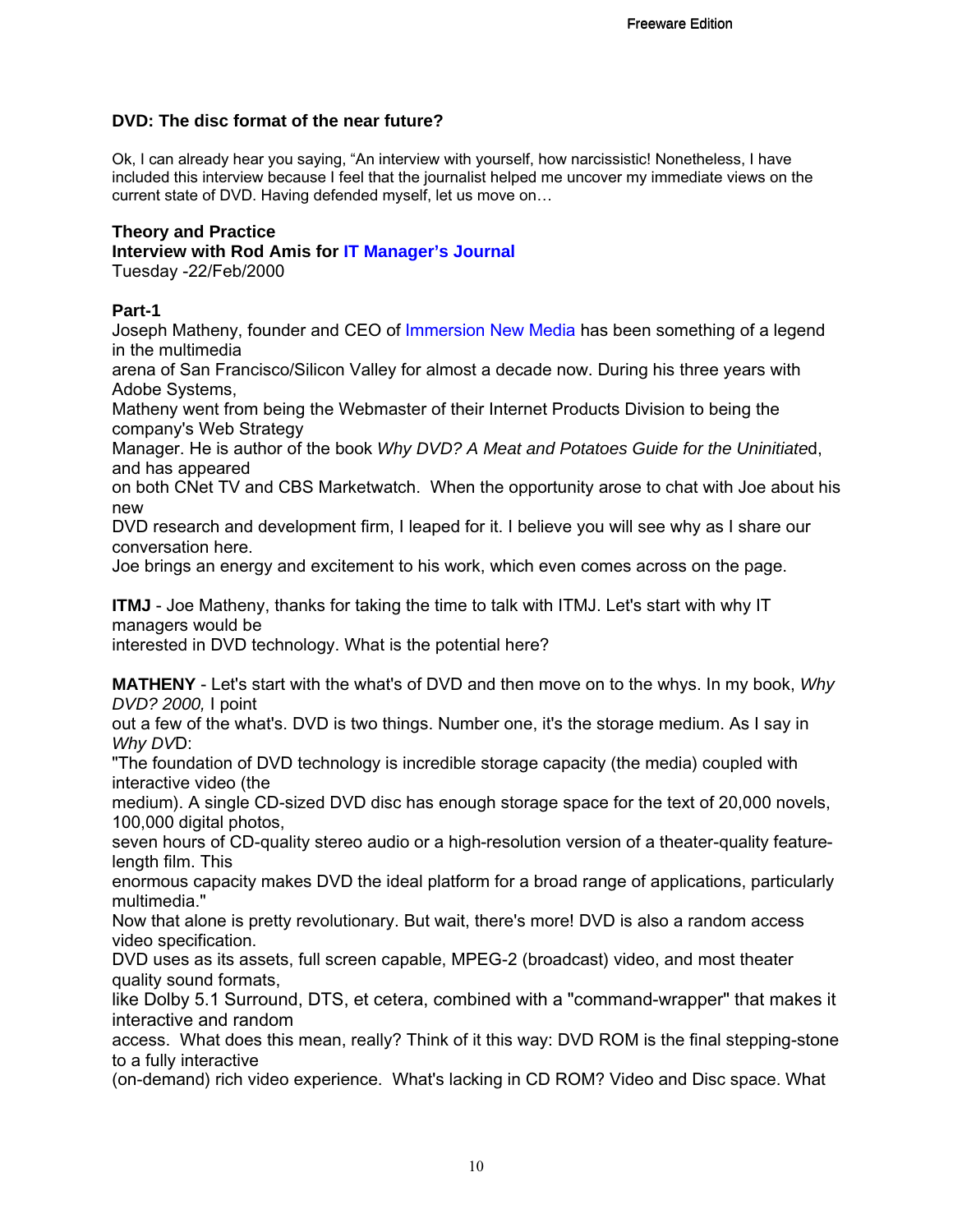does DVD have that CD ROM doesn't have? Video and disc space. What's the new mandate with some of the applications that you could build. Not to blow any single horn here, but if you're really interested in this stuff go get the Microsoft Interactive Toolkit and look at some of the examples! (You'll need a DVD ROM drive, of course). You could, for example, have a multichapter movie about installing switching equipment. As the student watches

each chapter, they could be prompted to take an online test. Using any number of profiling methods (score being

an obvious one) you could either allow or disallow the student access to the next chapter. In other words, if they

fail the test on chapter one, you could require them to retake it and pass it before unlocking access to chapter

two.

#### **Part-2**

In the previous Journal entry we began a conversation with Joseph Matheny, founder and CEO of Immersion New

Media about the nature of DVD technology and its implications. Today we delve into some the issues DVD

raises for the future of interactive multimedia. **ITMJ** - I downloaded your pdf. file on DVD and what you

have to say there makes a lot of sense. But isn't this technology a threat to the film industry as large as MP-3

has been to record companies?

**MATHENY -** Not at all. The film industry, unlike the record industry, has actually been the first to embrace DVD. If not

for the deep pockets and vision of the studios all this might not be happening as quickly as it is. The record industry is finally coming around on MP-3, aswell. The murmur in the rank and file is, "We're going on-line". Think about the implications of some of the recent mergers. Think about the "broadband" hoo-ha going on as

we speak. Sure, any IT person with a modicum of knowledge knows that DSL and cable modem are not really "broadband" in the sense that neither is a pipe capable of pumping any kind of decent resolution video on demand. Also, the same people know that the current IT infrastructures are not sufficient to withstand such an onslaught of traffic requirements. So, that being said, where are we? We are at the very head of the convergence point of media. We're kind of standing on the threshold. Personally, I like it here, it feels like a frontier. Like the early days of the BBS and then Internet movements. We have a method for delivering rich video with connectivity and interactivity built in. It's called WebDVD. When the infrastructure is finally in place and working, we simply point everything from DVDPlayer.OBJ to VideoSource.OBJ and then of course eventually to FooPipe.OBJ (whatever the two-way all comm-pipe becomes). So, record companies are sitting on a gold mine! They have all this video, which was good PR but didn't actually produce a profit in and of itself. They have MP-3s to sell. They now have the perfect medium to repurpose the videos and sell MP-3s and merchandising. Think about it! A Web-enabled DVD ROM of music video with web connections to MP-3s, merchandising, and other artists on the same labels...ad infinitum! This is gonna rock! (Pun intended).

**ITMJ** - Okay, it's a given that the large entertainment companies already have the inventory, but --- as you mention --- there are "murmurs among the rank and file." You have artists like rapper Ice T, for example, setting up their own Web and music production companies. These people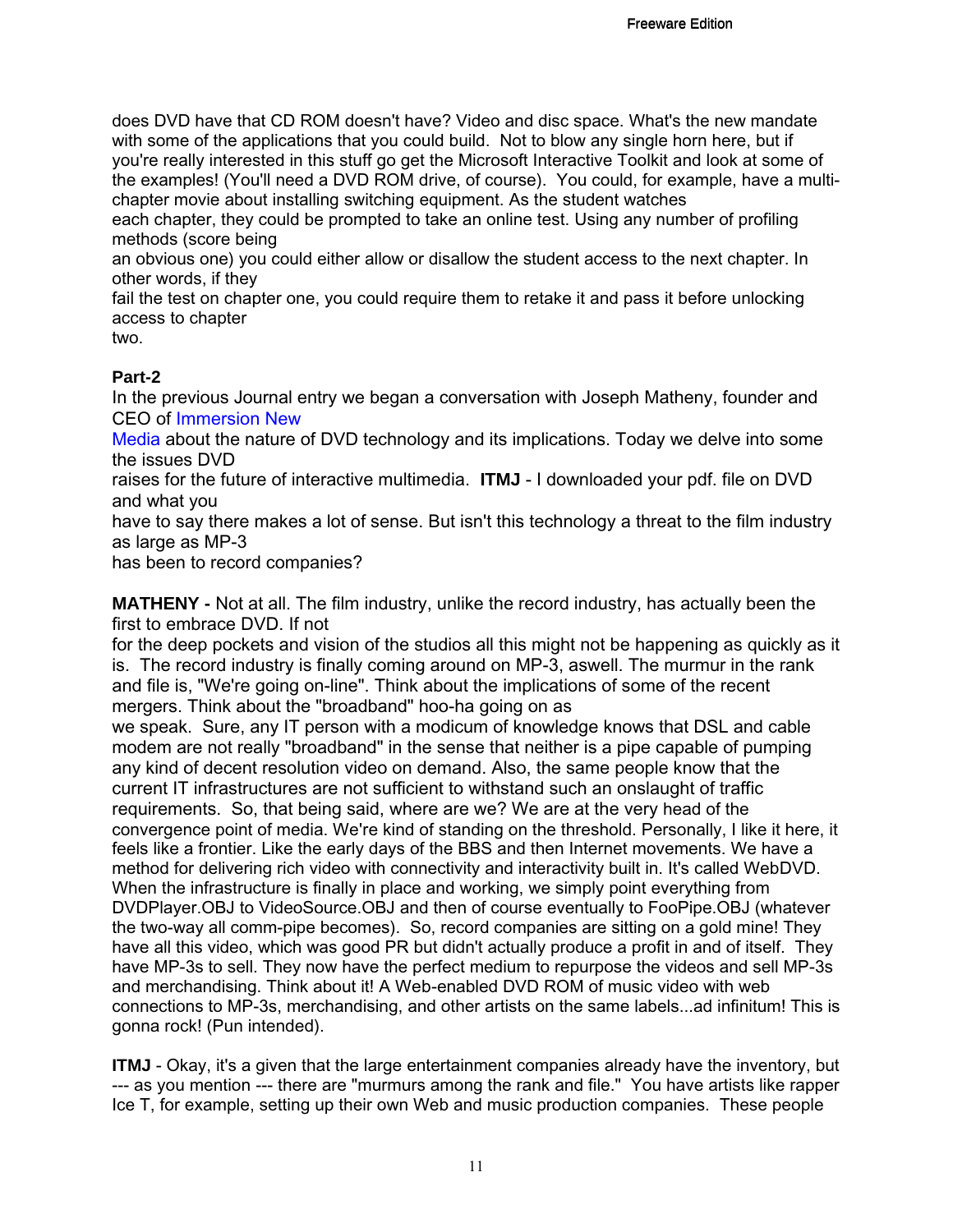are murmuring that they want of the action, monetarily, and they want to bring their MP-3s, CD and eventually DVD directly to their fans via the Web. Your thoughts?

**MATHENY** - Taking off my WebDVD software hat for a moment and putting on my other favorite hat, that of an independent media producer, I totally concur. The low cost of DV, NLE editing tools, DVD authoring tools, et cetera allow for the independent producer to create and distribute totally interactive, high quality projects. The convergence of all this media at a low cost will only help to take the control of quality interactive media from the hands of the Lucases and Spielbergs of the world and empower the "Billy Bob in the Basement" crowd. The world's largest distribution channel is virtually free. Namely, the Internet. I think both the music and film industries are starting to concede that they can't continue to impede or delay the inevitable. They are in fact scrambling not to get left behind, having ignored the obvious for so long. Anyone can produce and distribute an MP-3. We're just now at the point where the same can be said for WebDVD. Expect to see more and more "written for DVD" and "direct to DVD" projects hitting the shelves (I know I have one in the works). It will be similar to the home video explosion and the direct-to-video houses like Pacific Arts (Mike Nesmith) that sprung up as a result of that market exploding. Remember how groundbreaking "Elephant Parts" was for its time? We haven't seen anything compared to what we will see in the next two years when it comes to inventive, original, written for interactive/movie/Web/desktop hybrids.

#### **Market Scope**

A DVD-ROM drive is a computer peripheral whose main purpose is to play DVD-ROM discs. As with DVD-Video discs, DVD-ROM discs can hold 4.7 GB or more of data. It is my opinion that this market has the largest growth potential.

CEMA (Consumer Electronics Manufacturers Association) reported a

final tally of **5.5** Million DVD-Video players shipped to dealers by end 1999. After two years of DVDs, they're in more than 15 million American homes, and optimistic industry sources claim that number will quadruple by the year 2000, with 30 million players in American homes by 2002. Already, all of the major Hollywood studios have announced DVD movie releases. By November 1998, 1691 titles had been released on DVD-Video. As of January 31, 2000, 5,309 titles were available, with more being announced almost daily.

DVD has broad-based applications, opening new vistas for:

- Hollywood movie studios;
- independent movie producers;
- education and training;
- corporate communications.

#### **DVD-ROM Drives**

By the end of 1999 over 30 million households will have DVD-ROM drives. DVD Express

http://www.dvd.com/stories/scoop/feature/story\_346.asp

Freeman predicts that DVD-ROM will beat out CD-ROM by 2001, with 68 million DVD drives shipped as opposed to 60 million CD drives. Three years later, new CD-ROM drives will stop selling, and 140 million DVD-ROM drives will be produced, he says.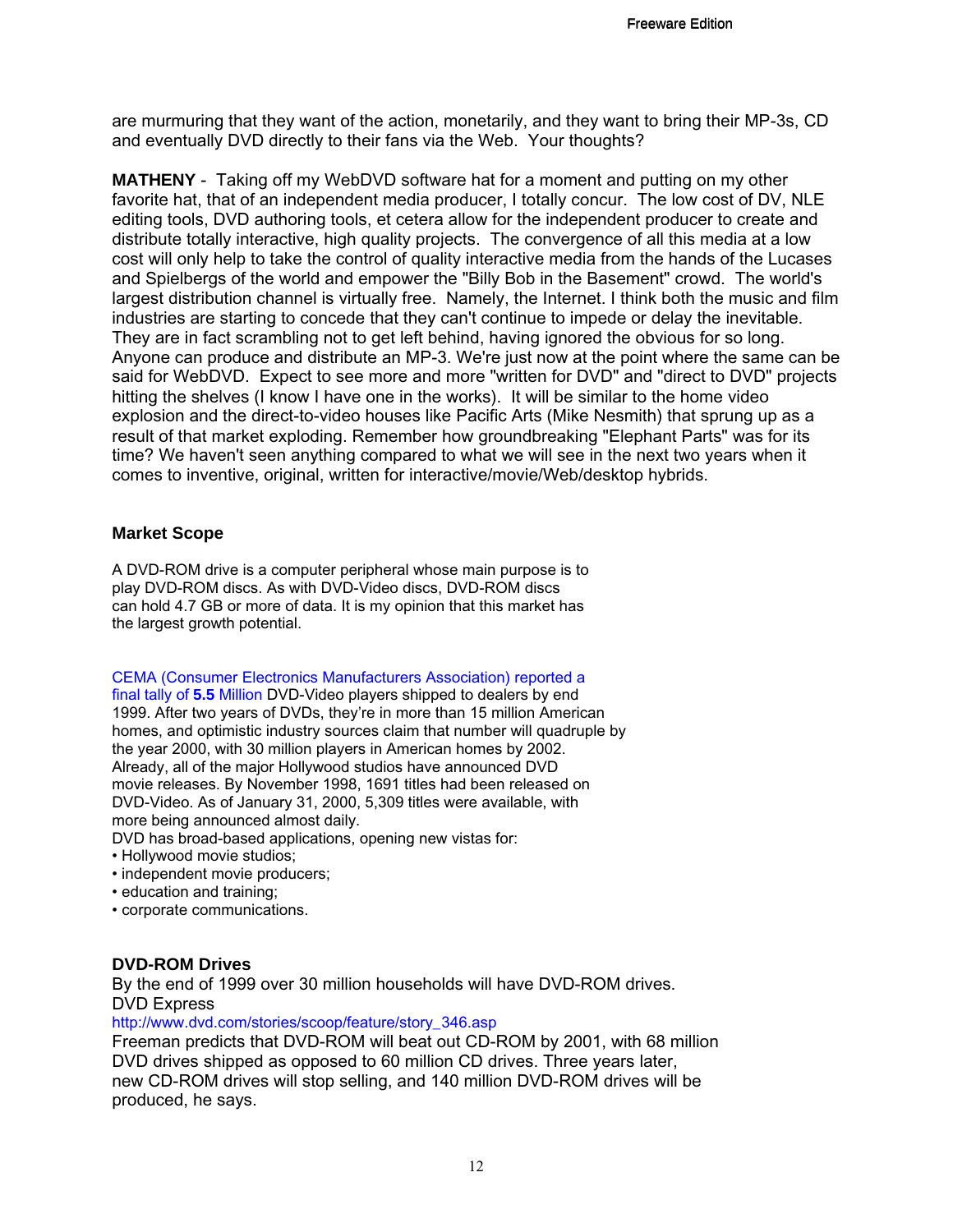May 1999 http://www.emediapro.net/news99/news518.html

#### **DVD-ROM Discs**

1998 3 Million 1999 5 Million 2000 30 Million - Source: Tape Disc December 1999 DVD-Recorders (DVD-RAM) Panasonic has issued a statement reporting that industry-wide demand for DVD-RAM drives has grown from 120,000 units last year to nearly 600,000 this year, of which Panasonic claims about 60 to 65 percent. The company optimistically predicts that sales will reach 1.5 million in 2000. http://www.emediapro.net/news99/news1121.html

#### **DVD Players**

In 1999, DVD players became the fastest selling product in the history of consumer electronics, with more than 4 million units sold during the year. That figure is up 371 percent over 1998 sales, far surpassing CEAs original estimate of 1.6 million units. CEA projects sales of roughly \$1.5 billion in 2000 with some 6.5 million units expected to be sold. Consumer Electronics Association Press Release Jan 6, 2000 http://www.cesweb.org/

#### **Resources**

**Jim Taylor's FAQ** DVD Demystified site, home of the DVD FAQ **http://dvddemystified.com/**

#### **TechWeb**

A good place to search and retrieve DVD related news. **http://www.techweb.com/**

#### **DVD Forum**

The DVD Forum (formerly called DVD Consortium) is an ad-hoc association of hardware manufacturers, software firms and other users of Digital Versatile Discs (the "DVD Format"), created for the purpose of exchanging and disseminating ideas and information about the DVD Format and its technical capabilities, improvements and innovations. **http://www.dvdforum.com/**

#### **DVD Insider**

DVD Insider delivers daily, concise news stories aimed at executives in the DVD industry. It will keep you on the leading edge of the DVD market.

**http://www.dvdinsider.com/**

#### **Microsoft's DVD Resource Page**

Specifications. White Papers. Presentations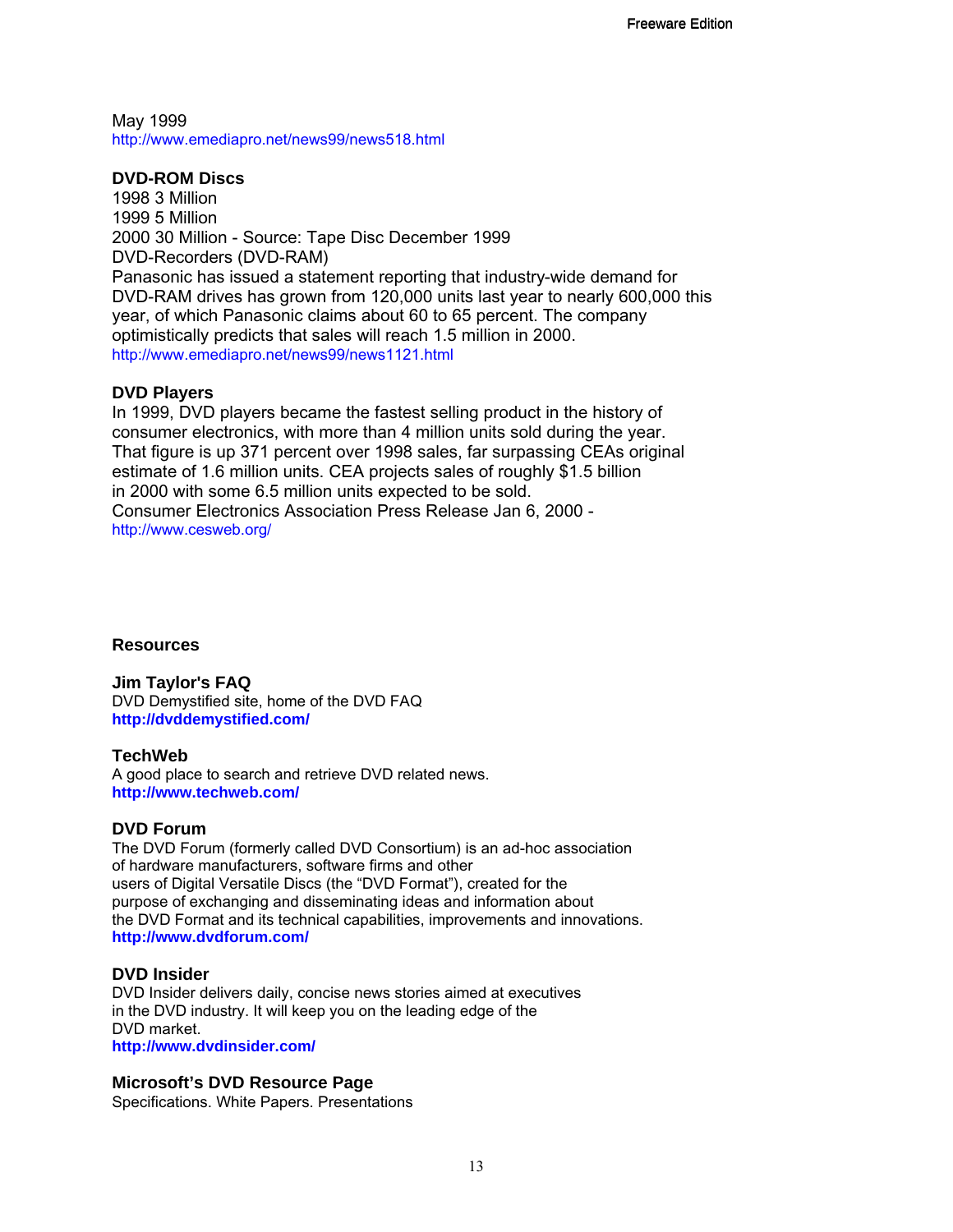#### **http://www.microsoft.com/hwdev/dvd/**

#### **Immersion New Media**

New Technology and information for DVD creators. **http://www.immersion-media.com/**



#### **About the Author**

Joseph Matheny is a self styled 'Renaissance Man in Training' specializing in New Media since the 80s. His work and ideas have been featured in media sources such as CNET, Harper's Review, Videography, The New York Times, Fox News, eMedia Professional, PBS, CBS, NHK, and others. For a complete list see http://www.joseph.matheny.com Contact info:joe@immersion-media.com

#### **About iMMERSION New Media**

Founded in 1999 in San Jose, CA iMMERSION New Media is a New Media Studio specializing in Independent Media releases on DVD, WebDVD, DVD ROM, Web, CD ROM, and any other format that the Matrix may spit out next. It has been said that their esthetic makes them 'more like a rock band than a corporation' and they do not disagree with that assessment.

Information may be found at http://www.immersion-media.com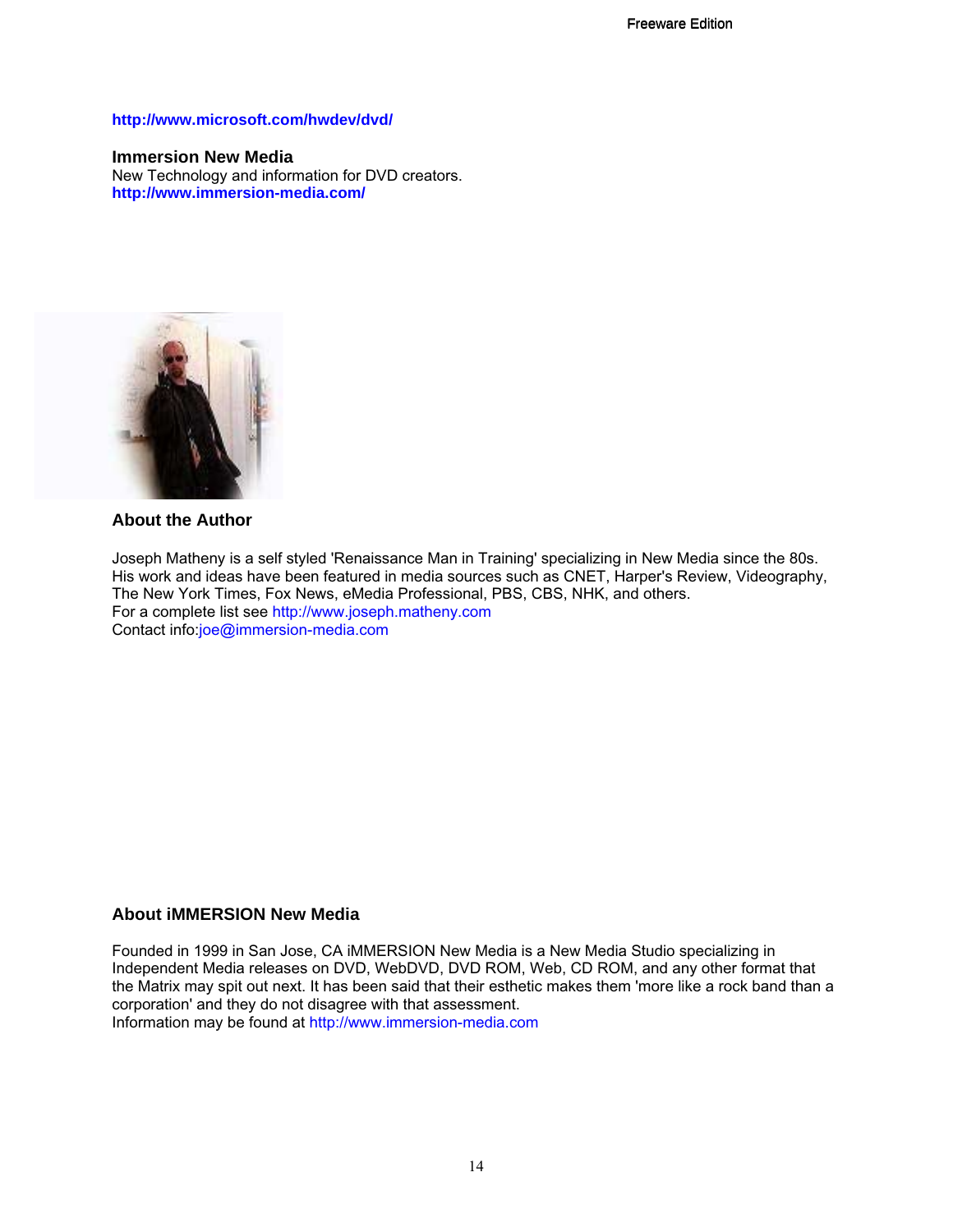| <b>Title of Articles</b>                                                      | <b>Keywords</b>                    | <b>Web Address</b>                                                                                                          | Source                | Date |          |
|-------------------------------------------------------------------------------|------------------------------------|-----------------------------------------------------------------------------------------------------------------------------|-----------------------|------|----------|
| Rental DVD Players Arriving in Specified Airports                             | DVD, Rentals                       | http://www.dvdinsider.com/news/database/view.asp?ID=1557                                                                    | DVD Insider           |      | 4/11/00  |
| Sony Edges Toward Broadband Wireless                                          | broadband                          | http://news.cnet.com/news/0-1004-200-1681945.html?tag=st.ne.1002.tgif.1004-200-1681945?st.ne.fd.gif.f                       | <b>CNET</b>           |      | 4/11/00  |
| Sony Palm To Team on Handhelds                                                | merger, handhelds                  | http://news.cnet.com/news/0-1006-200-1438332.html                                                                           | <b>CNET</b>           |      | 4/11/00  |
| Sony in \$1billion Deal for TV Set Top Boxes                                  | Cable, communications              | http://news.cnet.com/news/0-1006-200-120695.html                                                                            | <b>CNET</b>           |      | 4/11/00  |
| Extreme Technology Pact Puts High Speed Strategy in Gear                      | networks, fibre optics             | http://news.cnet.com/news/0-1004-200-1683006.html?tag=st.ne.1002.thed.1004-200-1683006                                      | <b>CNET</b>           |      | 4/11/00  |
| Very Important Page: CNET's Big Picture                                       | networks, fibre optics             | http://news.cnet.com/news/0-1004-204-1683006.html?tag=st.ne.ni.bpbotxt.bp-1004                                              | <b>CNET</b>           |      | 4/11/00  |
| Extreme Benefits From 3Com's Shift                                            | networks, fibre optics             | http://news.cnet.com/news/0-1004-200-1579986.html?tag=st.ne.1004-203-16830061004-200-1579986                                | <b>CNET</b>           |      | 4/11/00  |
| <b>Latest Version</b>                                                         |                                    | http://news.cnet.com/news/0-1004-204-1544493.html?tag=st.ne.ni.bpbotxt.bp-1004                                              | <b>CNET</b>           |      | 4/11/00  |
| Apple Acquires Astarte                                                        | DVD Authoring Acquisition          | http://www.dvdcreation.com/HTM/HomeFrame1.htm                                                                               | DVD Creation          |      | 4/10/00  |
| Sonic Solutions and ICE Team to Accelerate MPEG-2 Transcoding                 | <b>DVD</b> Authoring               | http://www.dvdcreation.com/HTM/HomeFrame1.htm                                                                               | DVD Creation          |      | 4/10/00  |
| Nu-Wave Photonics Completes \$40 Million in Financing                         | fibre optics                       | http://lw.pennwellnet.com/home/articles.cfm?ARTICLE_ID=66680&PUBLICATION_ID=13&VERSION_NUM=1&Section=Subscriber&LoginReq=No |                       |      | 4/7/00   |
| Sonic and RAVISENT Collaborate to Bring Streaming DVD to Desktop              | authoring, broadcasting, playback  | http://www.dvdcreation.com/HTM/HomeFrame1.htm                                                                               | <b>DVD</b> Creation   |      | 4/3/00   |
| Facts, Figures and Findings                                                   | DVD, Sales, Figures                | http://www.emediapro.net/news00/news04facts.html                                                                            | Emedia                |      | 4/1/00   |
| IndieDVD Acquires Award Winning Films for Initial Distribution                | DVD, distribution                  | http://www.dvdcreation.com/HTM/HomeFrame1.htm                                                                               | DVD Creation          |      | 3/27/00  |
| Dental School Stuffs 4 years worth of manuals and books into 1 DVD            | DVD, Education, Digital Texts      | http://search.nytimes.com/search/daily/homepage/bin/fastweb?getdoc+cyber-lib+cyber-lib+10470+0+wAAA+DVD                     | New York Times        |      | 3/2/00   |
| Tough Court Fight Expected Over DVD Code                                      | DeCSS, DVD, Divx                   | http://search.nytimes.com/search/daily/homepage/bin/fastweb?getdoc+cyber-lib+cyber-lib+10299+3+wAAA+DVD                     | New York Times        |      | 2/11/00  |
| Do Viewers Even Want to Interact with TV?                                     | TV, Interactivity                  | http://search.nytimes.com/search/daily/homepage/bin/fastweb?getdoc+cyber-lib+cyber-lib+10011+5+wAAA+Television              | New York Times        |      | 2/7/00   |
| Turning on the TV May Soon Require Real Expertise                             | DVD. Television                    | http://search.nytimes.com/search/daily/homepage/bin/fastweb?getdoc+cyber-lib+cyber-lib+9940+6+wAAA+DVD                      | <b>New York Times</b> |      | 2/3/00   |
| Convergence Raises Concerns About Access                                      | <b>Broadband</b>                   | http://search.nytimes.com/search/daily/homepage/bin/fastweb?getdoc+cyber-lib+cyber-lib+9859+2+wAAA+broadband                | New York Times        |      | 1/31/00  |
| Broadband Internet: How Broadly? How Soon?                                    | <b>Broadband</b>                   | http://search.nytimes.com/search/daily/homepage/bin/fastweb?getdoc+cyber-lib+cyber-lib+9631+3+wAAA+broadband                | New York Times        |      | 1/17/00  |
| DVD Lawsuit Questions Legality of Linking                                     | DVD, WWW                           | http://www.nytimes.com/library/tech/00/01/cyber/cyberlaw/07law.html                                                         | New York Times        |      | 1/7/00   |
| Why the Blind Faith in Media Convergence                                      | Convergence                        | http://search.nytimes.com/search/daily/homepage/bin/fastweb?getdoc+cyber-lib+cyber-lib+9226+0+wAAA+Convergence              | New York Times        |      | 12/27/99 |
| The Internet May Precipitate a Tempest for Traditional Brands and Advertising | web immediacy, market demographics | http://search.nytimes.com/search/daily/homepage/bin/fastweb?getdoc+cyber-lib+cyber-lib+9749+10+wAAA+Convergence             | <b>New York Times</b> |      | 12/20/99 |
| Film's Digital Potential Has Hollywood on Edge                                | entertainment, technology          | http://search.nytimes.com/search/daily/bin/fastweb?getdoc+cyber-lib+cyber-lib+9752+8+wAAA+entertainment%7Ecopyright%7Epower |                       |      | 12/20/99 |
| Technology Could Soon Hand TV Controller to the Viewer                        | TV, Interactivity                  | http://www.nytimes.com/library/tech/99/12/biztech/articles/122099outlook-tele.html                                          | New York Times        |      | 12/20/99 |
| On New DVD Format, the Sound of Good Things to Come                           | DVD.                               | http://search.nytimes.com/search/daily/homepage/bin/fastweb?getdoc+cyber-lib+cyber-lib+9256+13+wAAA+DVD                     | New York Times        |      | 12/9/99  |
| In AT&T Deal, Microsoft Buys Stake in Future of Cable TV                      | Cable TV                           | http://search.nytimes.com/search/daily/homepage/bin/fastweb?getdoc+cyber-lib+cyber-lib+5107+9+wAAA+broadband                | New York Times        |      | 5/7/99   |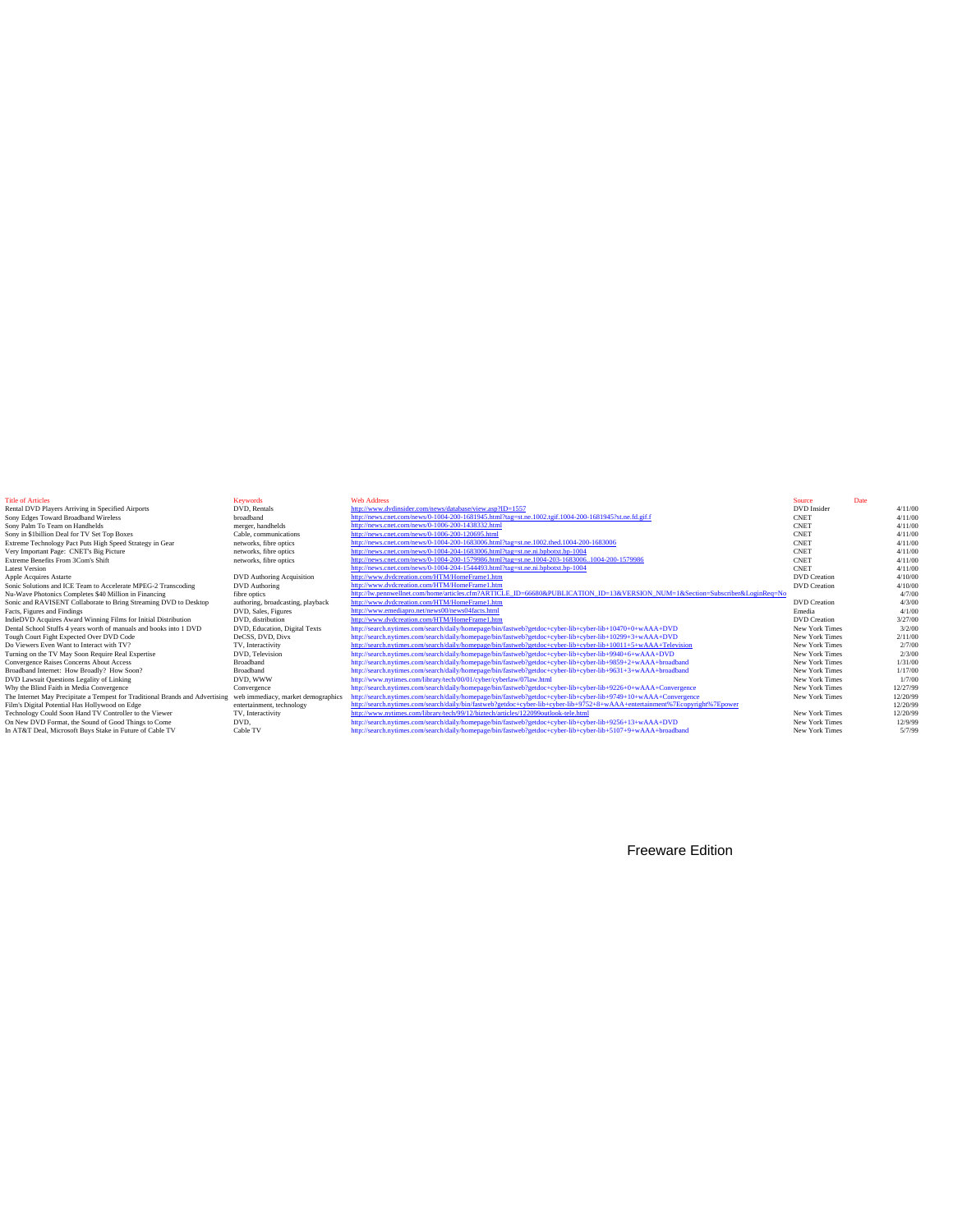Relevant Sites http://www.atvef.com/ http://www.c-cube.com/technology/dvd.html http://www.zpub.com/dv/ http://www.dvdcreation.com http://dvddemystified.com/ http://www.dvddigital.com/news.html http://www.dvdforum.org/ http://www.dvdinsider.com/ http://www.emediapro.net/ http://www.garage.com/newsroom.shtml http://www.cnet.com http://www.dvdresource.com/ http://www.internetnews.com http://www.cisco.com/univercd/cc/td/doc/product/voice/rel\_cfg/7830cfn.htm http://www.businessweek.com/smallbiz/0001/dd000117.htm http://www.zdnet.com/zdtv/freshgear/products/jump/0,3681,2419489,00.html http://www.winsock2.com/broadband/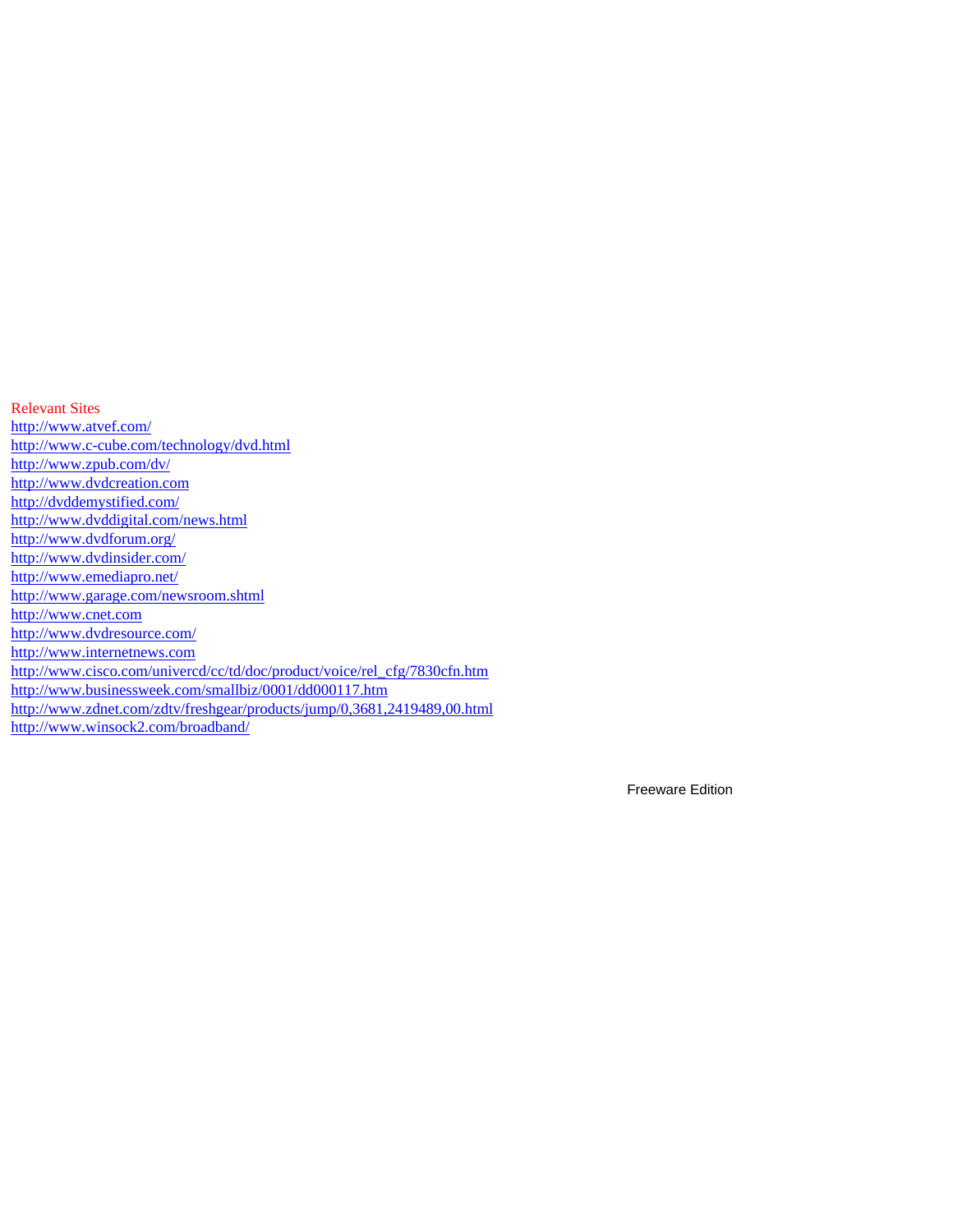Technology/Trend Source Product Product Announcement Company Product Website SCDVD Authoring BetaNews DivX codec SCDD D<br>
DVD-Web Convergence DVD-File.com S/15/000Eisa.com http://home.eisa.<br>
Broadband Entertainment Gateway Video Streaming BusinessWire.com MXProDV 4/7/00Videonics, Inc. http://www.videonics.com/press-releases/00.04-eclipsnow<br>
Digital Television Digital Television Digital Television Digital A3.000 incomes in the three serves r

 $\begin{tabular}{p{0.8cm} \hline \rule{0pt}{2.5mm} \hline \rule{0pt}{2.5mm} \hline \rule{0pt}{2.5mm} \rule{0pt}{2.5mm} \rule{0pt}{2.5mm} \rule{0pt}{2.5mm} \rule{0pt}{2.5mm} \rule{0pt}{2.5mm} \rule{0pt}{2.5mm} \rule{0pt}{2.5mm} \rule{0pt}{2.5mm} \rule{0pt}{2.5mm} \rule{0pt}{2.5mm} \rule{0pt}{2.5mm} \rule{0pt}{2.5mm} \rule{0pt}{2.5mm} \rule{0pt}{2.5mm} \rule{0pt}{2.5mm}$ 

Broadband Entertainment Gateway Internet Product Watch Broadband Entertainment Gateway Internet Courge Product Watch Panja 1000 Panja http://www.panja.com/index.asp http://www.panja http://www.panja http://www.panja http:/ Media Convergence PR Newswire MediaBZ bluezone http://www.bluezone.html http://www.bluezone.net/bz\_html http://www.prnewswire.com<br>DVD Authoring PR Newswire DVD Toolbox 6/17/99Vitec Multimedia http://www.vitecmm.com/index2.

DVD Authoring BetaNews DivX codec 3/20/00 BetaNews - New Threat to DVD? DVD-Web Convergence DVDfile.com iDVD 5/15/00Eisa.com http://home.eisa.com/about/our\_concept.htm http://www.dvdfile.com/editorial/2000/04/04/pc/0000-5910-KEYWORD.Missing.html

- Digital Television DigiTV 4/3/00Divicom,Inc. http://www.divicom.com http://www.multichannel.com/b2.shtml Cable/Satellite STB032xx 4/3/00 http://www.multichannel.com/b3.shtml DVD Storage DVD Raid Net Source, Inc. http://www.asaca.com http://www.dvdshrine.com/story.shtml?id=1290&cat=current DVD Authoring videoguys.com DVDit Sonic Solutions http://www.sonicsolutions.com http://www.videoguys.com/new.htm DVD DVD Creation Streaming DVD 7/1/00Sonic Solutions/RAVISENT http://www.dvdcreation.com/HTM/HomeFrame1.htm DVD Authoring DVD Insider Matrox DigiSuite DTV 4/11/00Daikin/Matrox http://www.matrox.com/videoweb/products/enduser/digisuite.htm http://www.dvdinsider.com/news/database/view.asp?ID=1554
- $\text{DVD Player} \begin{minipage}{0.1\textwidth} \begin{minipage}{0.1\textwidth} \begin{minipage}{0.1\textwidth} \begin{minipage}{0.1\textwidth} \begin{minipage}{0.1\textwidth} \begin{minipage}{0.1\textwidth} \begin{minipage}{0.1\textwidth} \begin{minipage}{0.1\textwidth} \begin{minipage}{0.1\textwidth} \begin{minipage}{0.1\textwidth} \begin{minipage}{0.1\textwidth} \begin{minipage}{0.1\textwidth} \begin{minipage}{0.1\textwidth} \begin{minipage}{0.1\textwidth} \begin{minipage}{0.1\textwidth} \begin{min$

internet radio internet enews.com iM Software Tuner SonicBox Inc. http://www.sonichox.com/ http://www.internetnews.com/prod-news/article/0,2171,9\_338631,00.html<br>Microsoft Sax Dec-9950ny Hup://www.microsoft.com/ http://www.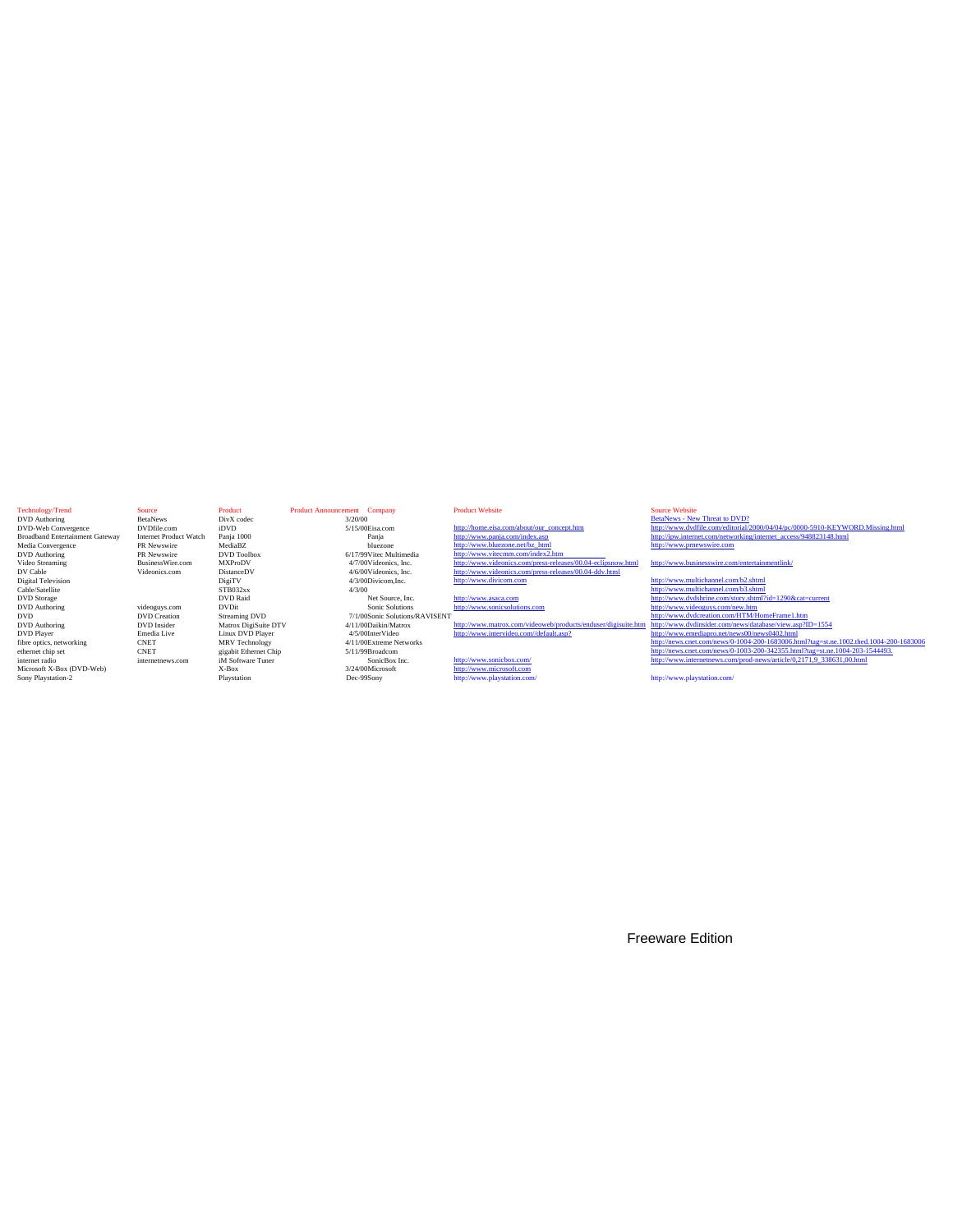## **Shout outs:**

Editing, formatting, and research help – Jaime Perkins

For all of their help, support and for making this medium possible – Judy Kirkpatrick, Gloria Robles, and the Mightywords gang.

For inspiring me to keep doing this kind of crazy stuff – the iMMERSION posse.

# **Last minute additions:**

As usual, here's a few more last minute links:

A list of curent magazine articles for filmmakers.

DV Digital Video Videomaker Magazine DVD Digital Domain News Around The Web Microsoft DirectX - What's New DVD Technology SIGGRAPH 99 Online Submission Panels DVD info DVD Insider Home Page VARIETY.COM Yahoo! EntertainmentVideoDVD Welcome to the 1st Annual Peoples Choice DVD Awards Reel.com - DVD Update Welcome to Total E DVD Forum KNOWLEDGE INDUSTRY PUBLICATIONS, INC. Entertainment Directory - Business-to-business resources and information for production of Movies, Television, Commercial & Video Your Daily News presented by DVD Expression Columbia House Online DVD Club Join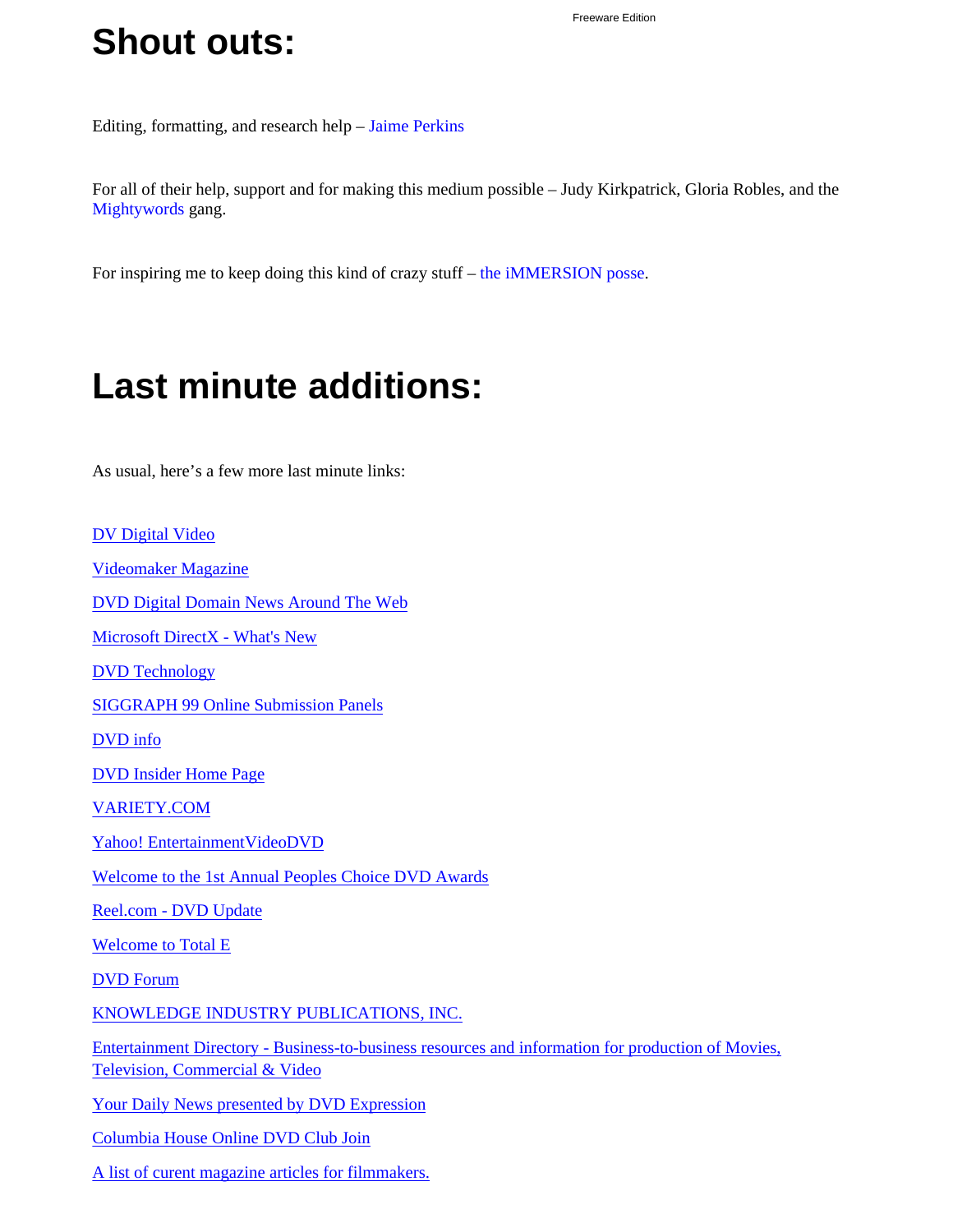- Used DVD Empire We Pay Top Dollar for your Used DVD's
- C-Cube Microsystems Digital Video Disc (DVD) Technology
- Advanced TV Enhancement Forum
- EMedia Professional Computer, Multimedia, CD-ROM, CD-R and DVD Information
- IDMA MainPage
- DVD Creation
- DVD Support in Windows 98

- DVD Demystified
- DVD Soft
- DVD Reviews, DVD News, DVD UBB Forum, DVD Contests, DVD Chat
- CEMACITY The Consumer Electronics Manufacturers Association
- CEMA DVD Player Sales
- United States Government Electronic Commerce Policy
- CommerceNet Home Page
- Jupiter Consumer Internet Technologies
- The Industry Standard The Newsmagazine of the Internet Economy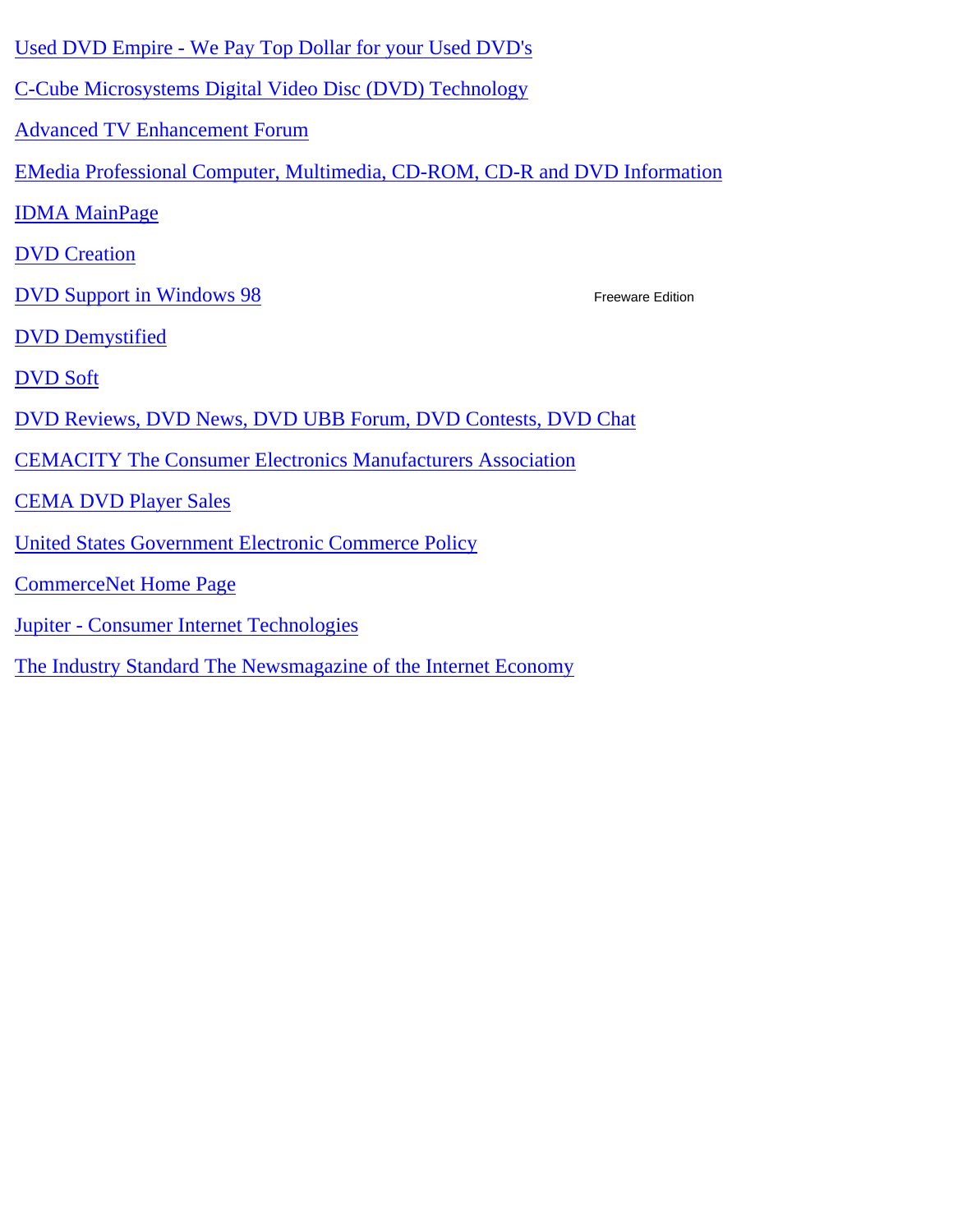#### **News**

#### **Vital Statistics**

According to VideoScan's First Alert Reporting Retailers, for the week ending April 30, 2000, DVD title sales were slightly down from last week at 604,000, bringing the year-to-date total up to 12,885,000.

DVD player sales were spectacular for the week. In fact, they exceeded all other previous sales for the year. According to the Consumer Electronics Association (CEA), for the week ending April 28, 2000, DVD player unit sales to dealers were a record-breaking 241,357, up significantly from previous weeks and a 101.2 percent increase from 1999. Month-to-date, DVD player sales are 409,192, a 52.1 percent increase over 1999 and year-to-date sales are at 1,592,817, a 134.2 percent increase over 1999.

However, VCR deck sales remain low. Sales for the week were only 855,345, a (-5) percent decrease from 1999. Month-to-date, VCR sales are 1,813,281, (-4.3) decrease from 1999 and year-todate sales are 6,410,583, a mere 8.3 percent increase over 1999.

Projection television sales are fair. Sales for the week were 41,403, a 10.8 percent increase over 1999. Month-to-date sales are 89,052, a 8.4 percent increase over 1999 and year-to-date sales are 414,528, a 30 percent increase over 1999 sales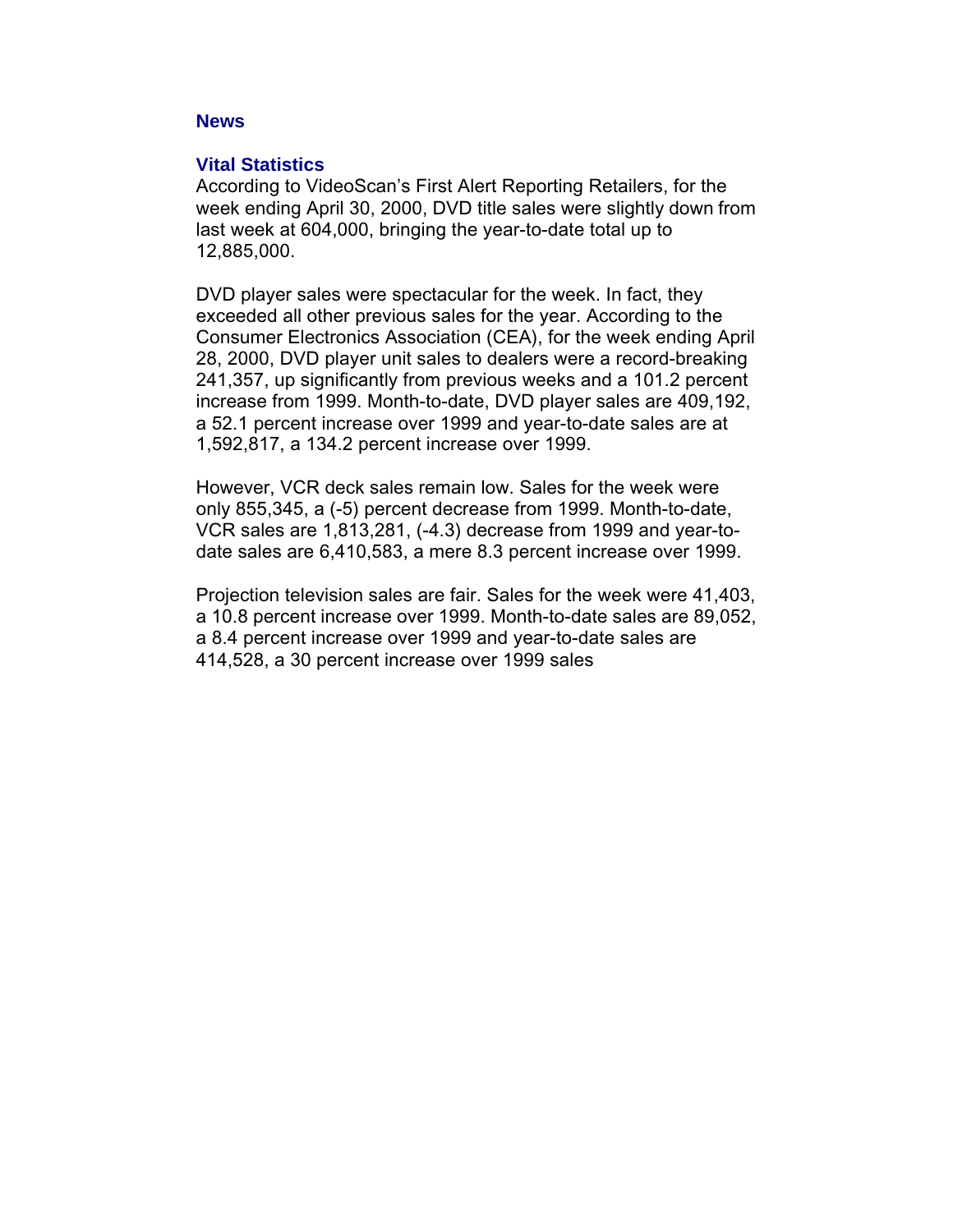



- CEA Technical Workshop: Monitor/TV Servicing April 10-12, 2000, Arlington, VA ●
- CEA Technical Workshop: PCs/Peer-to-Peer Networking May 15-17, 2000, Arlington, VA